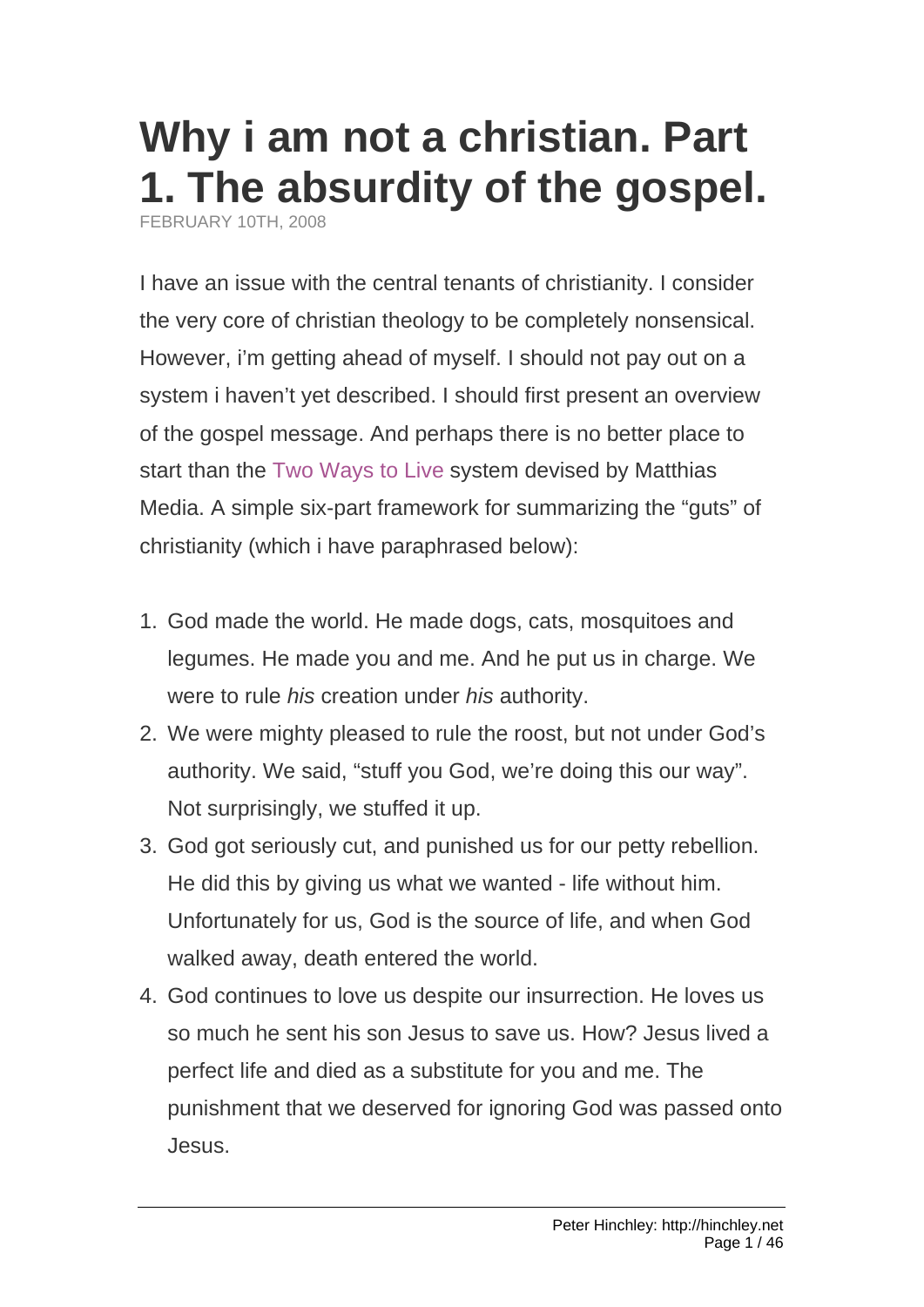- 5. God raised Jesus back to life. He accepted his death as "payment" for our rebellion. It's like we got busted by the cops and Jesus paid the fine on our behalf; justice is served, and if we acknowledge the payment, we are set free. With the slate wiped clean we can become mates with God.
- 6. We have two choices. We can continue to give God "the bird". The result of this choice is death. Or we can trust in Jesus, and what he did for us. The result of this choice is eternal life with God.

The six points are summarised in the following diagram.



The rebellion talked about in the six-part summary really takes two forms. The first is what i call "daily sin". The ubiquitous tendency of all people to actively ignore God as we seek to run our lives without him. The other kind of sin is what may be termed "original sin"; referring to the general condition of rebellion that we were born into following the fall of mankind in the Garden of Eden. The disobedience of Adam and Eve brought the wrath of God upon us all, and the world has groaned under the pain of his judgement to this day; cancer, flood, still-born children, starvation - it's all a side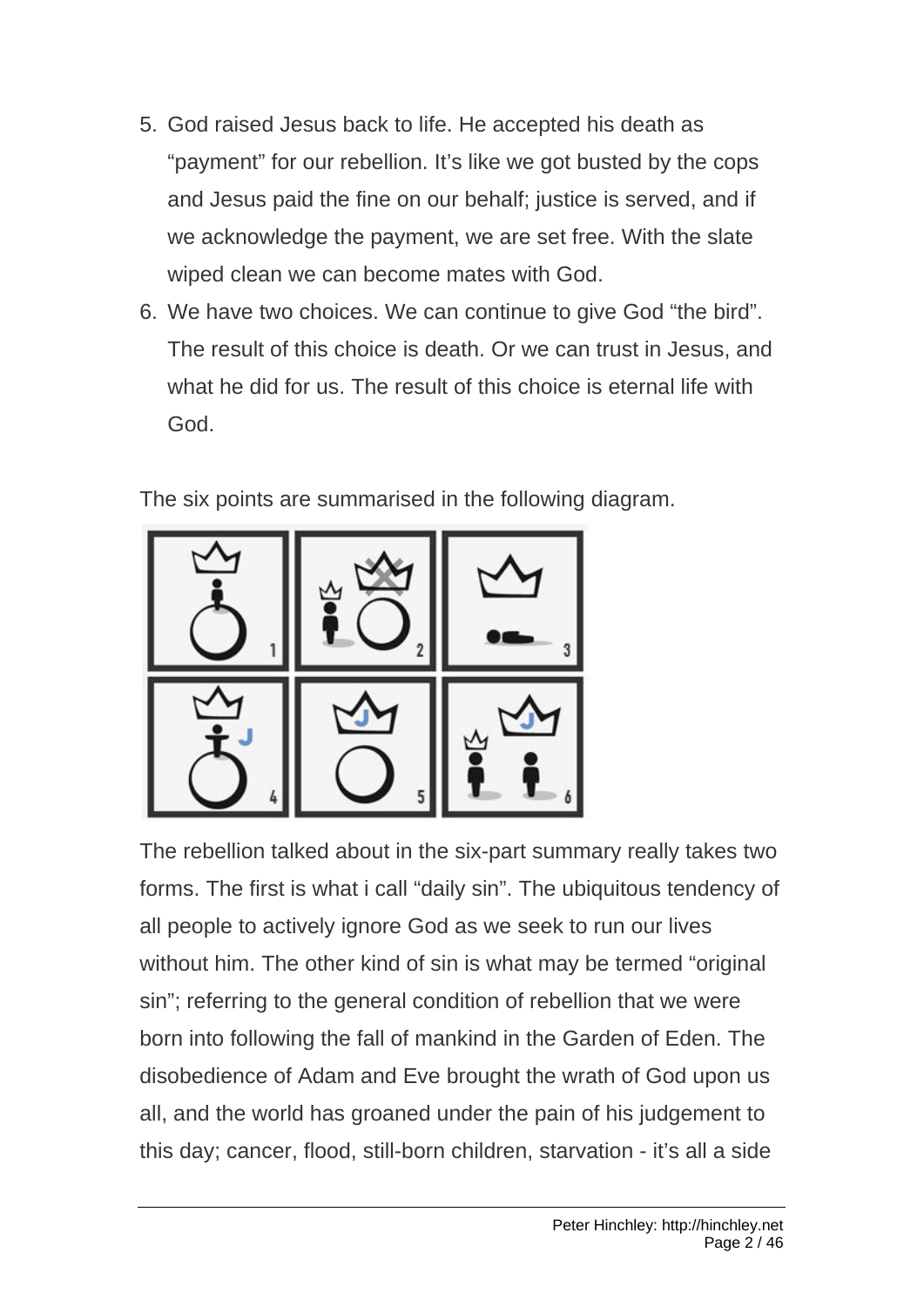effect of original sin; a consequence of God walking away. And yet we shouldn't be too harsh on Adam or Eve. As habitual sinners, you and i would have faired no better. We all would have chosen to stick it to God.

No one can be rightfully blamed for an outcome over which they have no control. We don't punish a newborn child for crying. And this is the point: sin is universal. It is unavoidable. Like tears are an intrinsic element of infancy, so sin is an innate attribute of humanity. The machinery of sin has been built into every one of us. And yet we are all punished by God for the rebellion that took place in the Garden of Eden. The world is bursting at the seams under the weight of his punishment. Every day we suffer the burden of disease and dysfunction that are the consequences of an insurrection that we were powerless to prevent.

I cannot accept this concept. If every single one of us, not just some, but all, would have sinned in the Garden of Eden, how can we be blamed for it? For surely a predilection for sin has been built into us. We have been manufactured by God for rebellion. If a company was in the business of making televisions, and every single television they ever made was faulty, as the manufacturer they would be held accountable. It would be a design fault. It would be their fault. And yet, despite being hardwired for sin, it's not our wonderful God, not our blessed and perfect creator that carries the blame, it is us.

I am sure there are many christians who would jump up and down at this point and say that what i am calling the "machinery of sin" is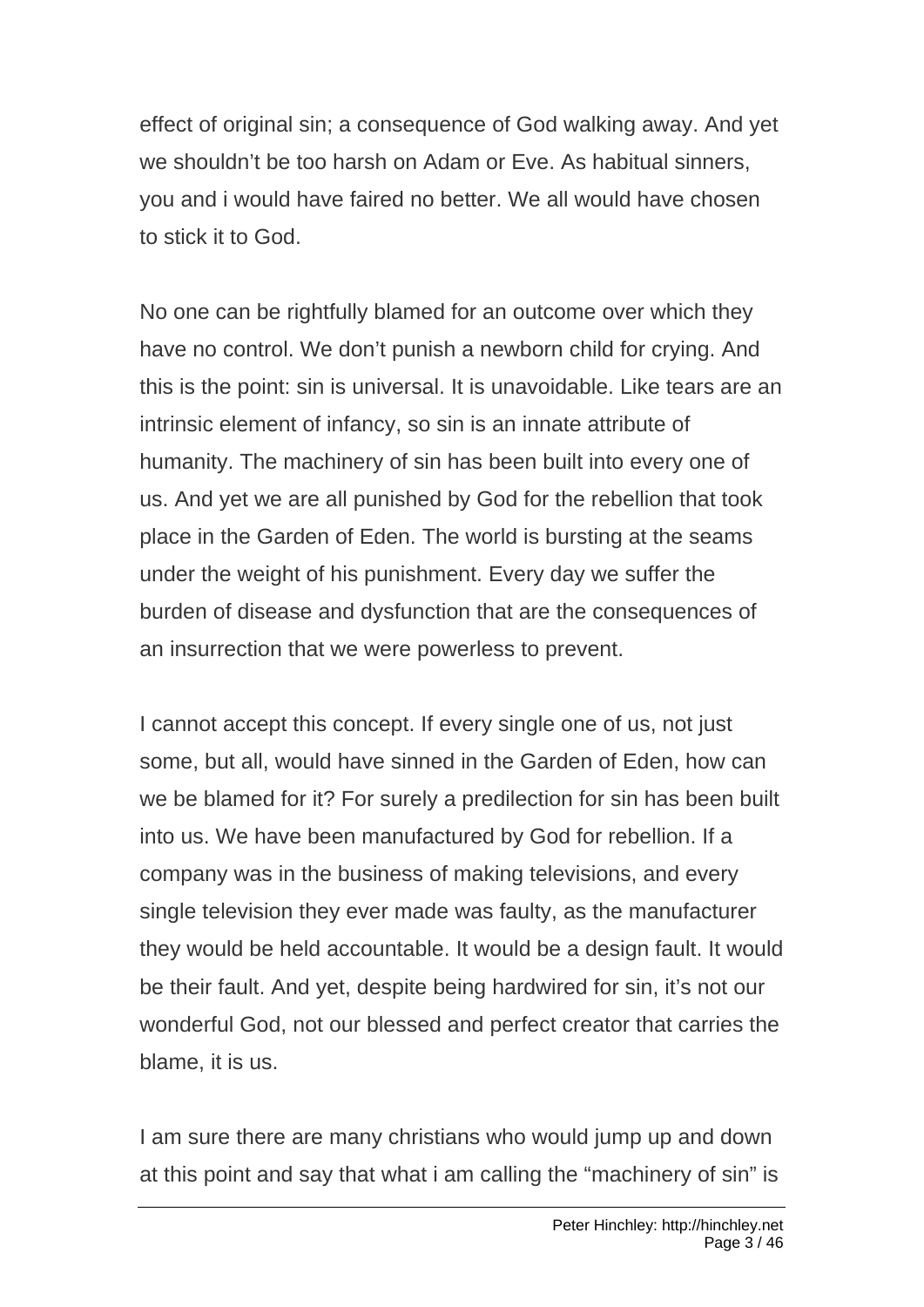nothing more than "free will", and that ultimately, we are all free to choose God. This is partly right. We can choose God. But we are not free to choose a sinless life. Sin is inevitable. The fall of mankind unavoidable. And the punishment imposed upon the world by God is inescapable. Incidentally, i see no reason why free will and sin need to go hand in hand. After all, we seem perfectly comfortable with the idea that those in heaven live in perfect freedom without sin. Why could God not have created us that way in the first instance? Why put us through a living hell for 70 odd years before resigning most of us to eternal torment? It all seems rather unnecessary for an all knowing and all-powerful God.

The second half of the six-part summary presented above outlines how God takes responsibility for our sin, and provides a way out, if only we should trust him. Noble? I don't think so. This turn of hand does not make a wrong right. It's a little like a husband beating his wife only to tell her the following morning that he loves her. God cannot be lauded for rescuing us from death when he is responsible for that death. He may give us free will, the freedom to choose him, but the point is he built us in such a way that sin is unavoidable, that the fall of mankind was unavoidable, that the punishment of all mankind is unavoidable. We live out the inevitable, he punishes us, and then in the midst of the suffering for which he is responsible, he offers a hand out, if only we should turn to him. Is this to be celebrated? No thanks. God is just like a wife-beater playing the "i love you" card.

The consequences of this theology are highly negative. God is praised. He is perfect. Wonderful. Majestic. You and me, we are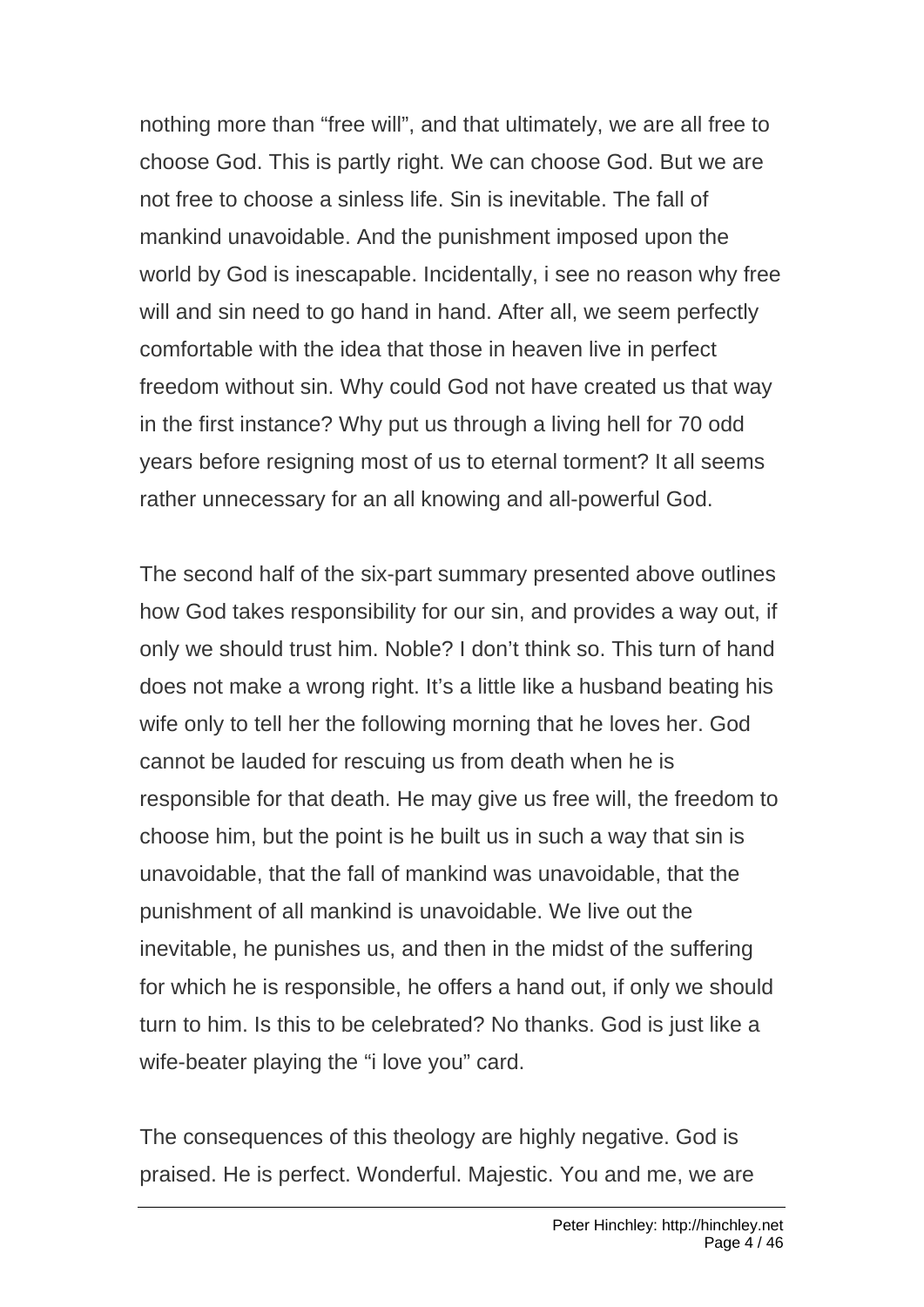evil. We are worthless. We deserve death. That is what christianity preaches. Every worship service is founded on this principle. God is good. We are not. We sing it. We proclaim it. We come to believe it. This is not a message that builds people up. It is not a message that rehabilitates. You don't nurture healthy children by allowing them to think that wetting the bed, or the other unavoidable embarrassments of life, render them worthless. We would be horrified by any parent that treated their child with such contempt. And yet we are asked to praise an all-powerful God who brings his children into a fallen world where they are punished for sins they are yet to commit, and punished for an imperfect life they cannot help but live. And to rub salt into already raw wounds, we are told that this is our fault, and if we plead forgiveness he will, in his great mercy, ensure the torment doesn't persist for all eternity.

To be fair, i'm only telling one half of the story here. If the first three chapters of our six-part summary relay the "bad news", the next three chapters speak of the "good news". It is here that we are offered salvation through the atoning sacrifice of Jesus Christ. What i want to know is this: how does this system work? How does the death of Jesus actually solve the problem of sin? We are told that God is a just God. He cannot let evil go unpunished. If he just turned a blind eye, or said, "don't worry about it mate, shit happens", he would be subverting justice. It's kind of like a cop letting a murderer off scott-free. It wouldn't be "fair". So when we stuff up, something needs to give. God needs justice. And this is the crux of the system. He doesn't get medieval on you and me. No. Instead he takes it out on a substitute; his own son Jesus Christ. Now that Jesus (who incidentally lived a life perfectly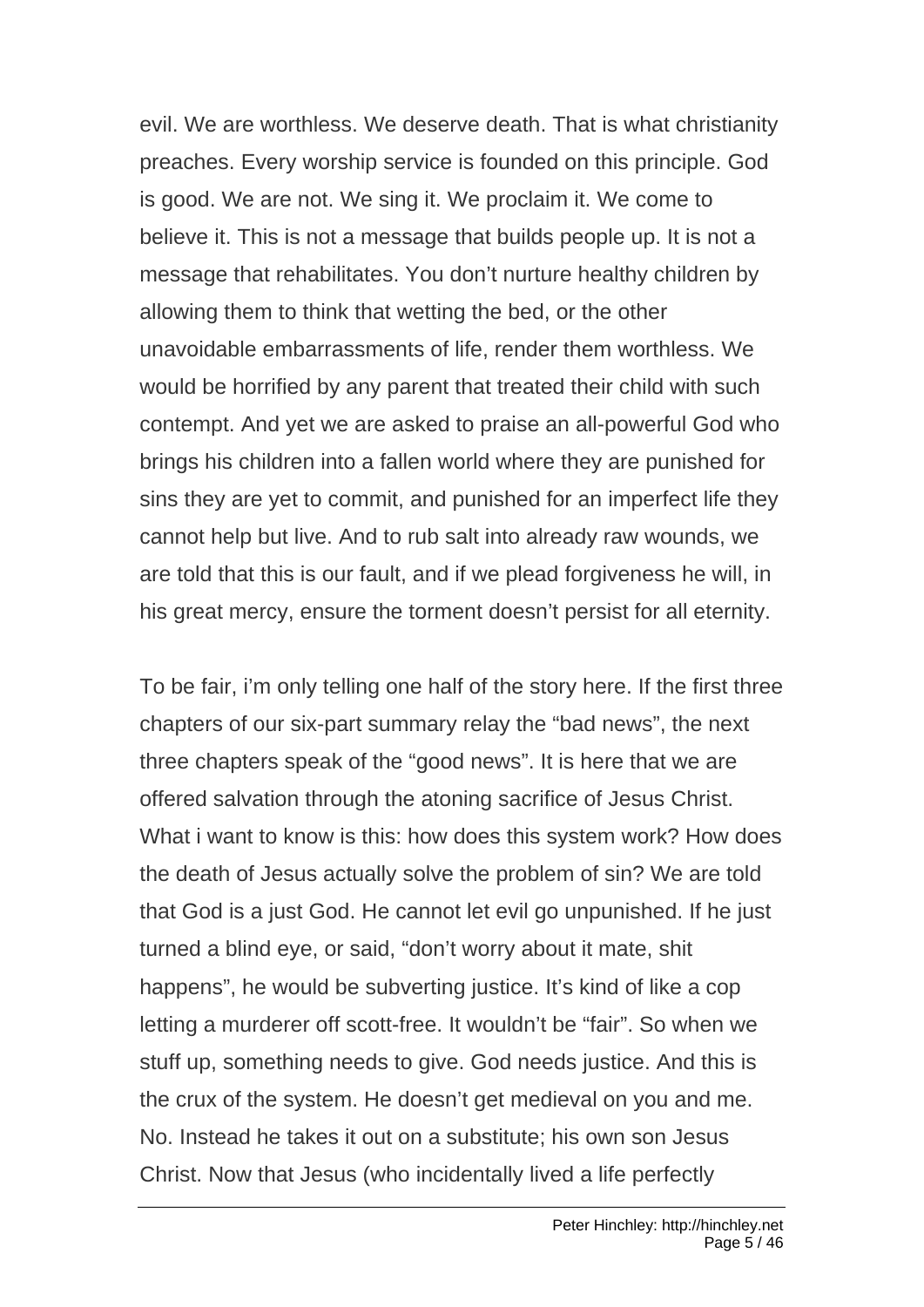pleasing to God) has received the punishment for our crimes, the sentence has been served, justice delivered, and you and i, the criminals, are set free. Impressive; but I just don't get it.

A non-christian may exclaim at this point that in sending his son to die for a crime he didn't commit, God is committing child abuse. There are others that would rebut this heresy by claiming that Jesus "offered" to go (even though the bible clearly uses the word "sent" in 1 John 4:10). A third group may appeal to the concept of the trinity and say that Jesus was in fact God, and therefore God actually took upon himself the punishment that we deserved. As strange as this may seem - a perfect God punishing himself for something we did - let's just assume for a moment that it's true. How does this work?

Let's try placing this system into a more familiar context. Let's pretend that an evil man kills your partner. In the midst of your anger and grief, you catch the killer, but instead of venting your anger on him, instead of taking his gun and returning like for like, or instead of turning him over to the cops to be locked up for the next 30 years, you decide to punish yourself. With the killer in hand, you turn his gun upon yourself, and let the criminal go free. What does this achieve? Sure, in some weird sense, a penalty has been paid, but no one in their right mind would say that justice has been served. Nothing has been restored. Your partner is still dead. You are now dead. And the criminal is allowed to roam free. There has been no rehabilitation. There has been no restoration. And yet this is the heart of the gospel. We are to believe that the death of God (in human form) on a cross, and his subsequent resurrection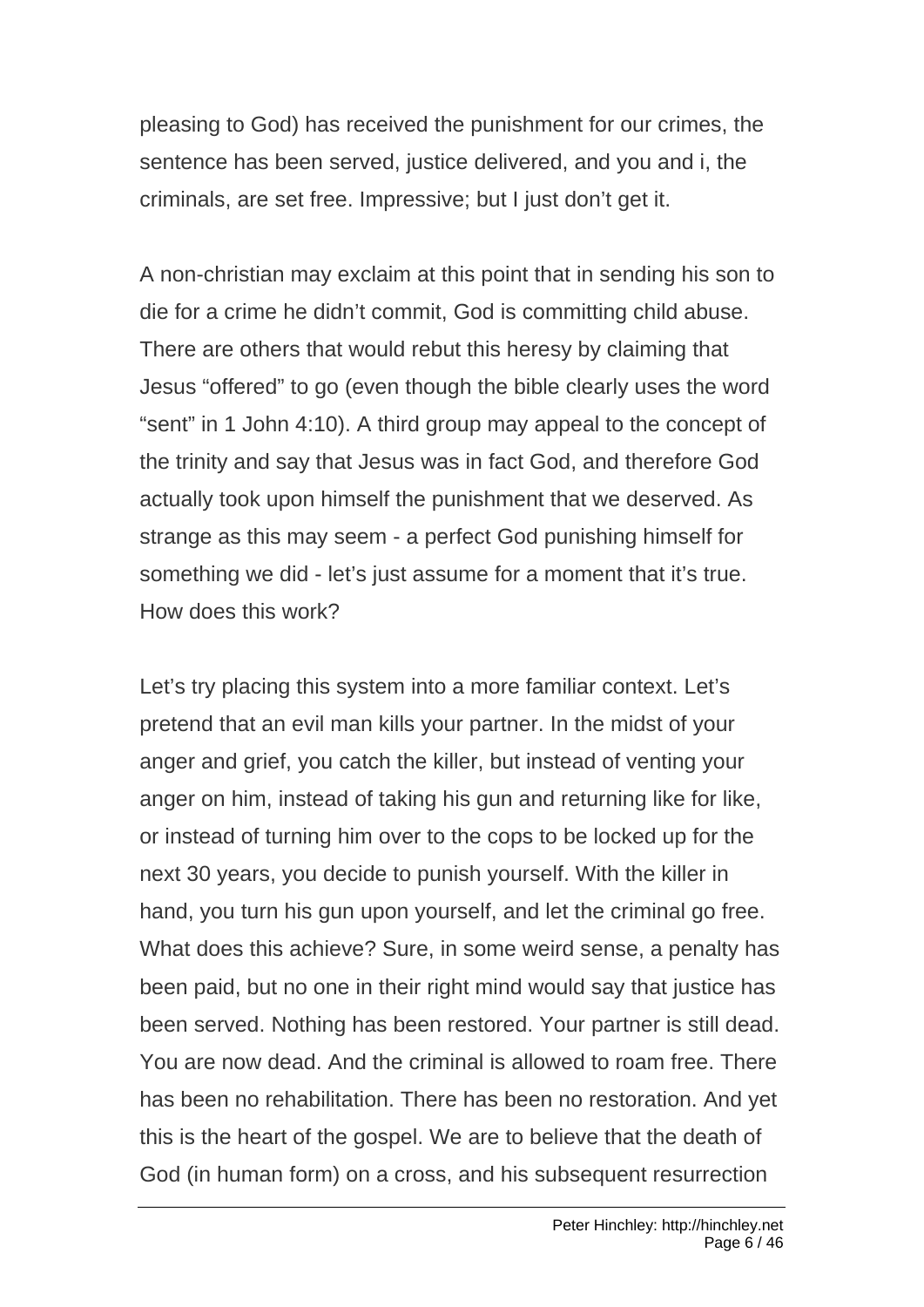(which is not particularly amazing given that he is God and can do anything), somehow makes us right with him. We are to believe that God's punishment of himself, to satisfy his own desire for justice, somehow makes us worthy of knowing him. Huh? The fact is that this event does nothing to remove the record of my past sin, and it does nothing to alleviate my future sin (for all christians continue to be plagued by sin, despite trusting that the resurrection of Christ will bring them salvation). So if sin is the problem, and Christ's death does not obliterate sin, how does this work?

The best explanation i've received is that on the day of judgement, when standing naked at the pearly gates, Jesus will stand in front of the christian, such that God will not see a sordid life of wicked sinfulness, but rather the perfect life of Jesus. As such, the christian will be granted entry into the kingdom. On the other hand, the non-christian will be left standing in isolation; their wretchedness in full view, for they will not know Christ, and Christ will not know them, and he will therefore not shield them from the full wrath of God's judgement. The result? They are left out in the cold… or should i say the scorching heat of an eternity in a lake of burning sulfur.

Although this rather convoluted scenario is indeed an explanation, i'm not sure it's entirely biblical, for the bible is strangely quiet in disclosing the nuts and bolts of this crazy system. However, whatever the explanation, it is clear that the death of Christ does little to address the core issue of sinfulness. God may as well have taken out his anger at our rebellion on a heavenly boxing bag; the end result would have been the same.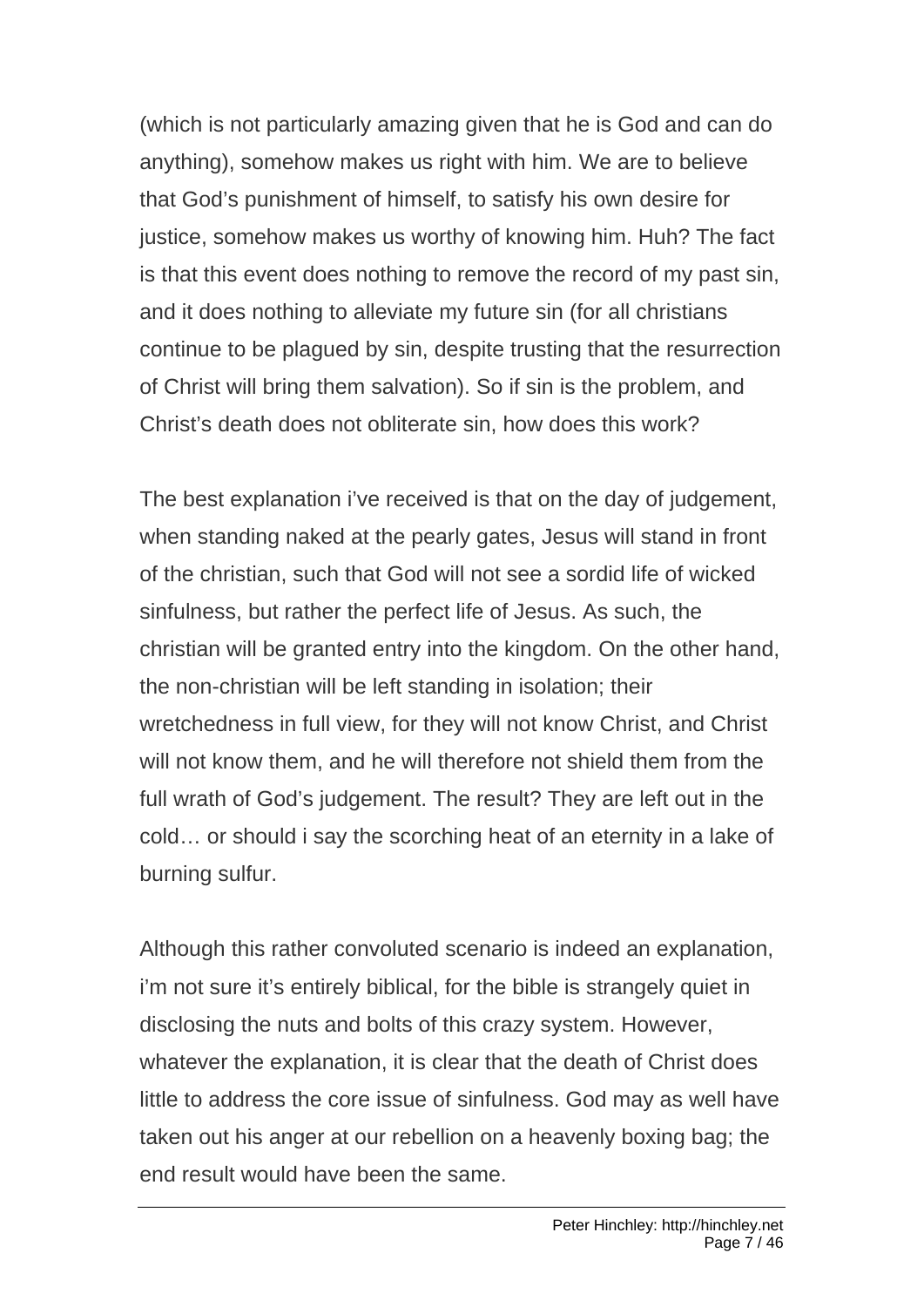There is much more to say on the issue of salvation, but for now it is sufficient to say that the gospel is frankly absurd. We all sin. It is built into us. It was built into us by God. And in booting us out of the Garden of Eden he punished us for it. He tells us we are worthless. He tells us that he is wonderful. He is so wonderful; he offers us a way out of the despair that he has brought upon us. He entered the world as Jesus. He sentenced himself to death. He raised himself to life. This is a story that has everything to do with God and nothing to do with us. A story that does nothing to address our sin, does nothing to restore us, does nothing to rehabilitate us. A story that does nothing to alleviate the sinfulness of the christian; does nothing to undo the brokenness of a world in pain. And yet somehow, it's a story sets us right with God. There is only one condition. You've got to trust that this crazy system works.

I will finish by preempting those that will point out that the bible tells us the gospel will appear as nothing more than utter stupidity to the non-christian. For example, 1 Corinthians 2:14:

The man without the Spirit does not accept the things that come from the Spirit of God, for they are foolishness to him, and he cannot understand them, because they are spiritually discerned.

This statement is anything but convincing. To prefix a foolish story with a disclaimer that preempts objections of foolishness does nothing to support the authenticity of the story. The idea that God would rest our salvation on a system that is completely nonsensical to anyone who isn't already convinced of its truth is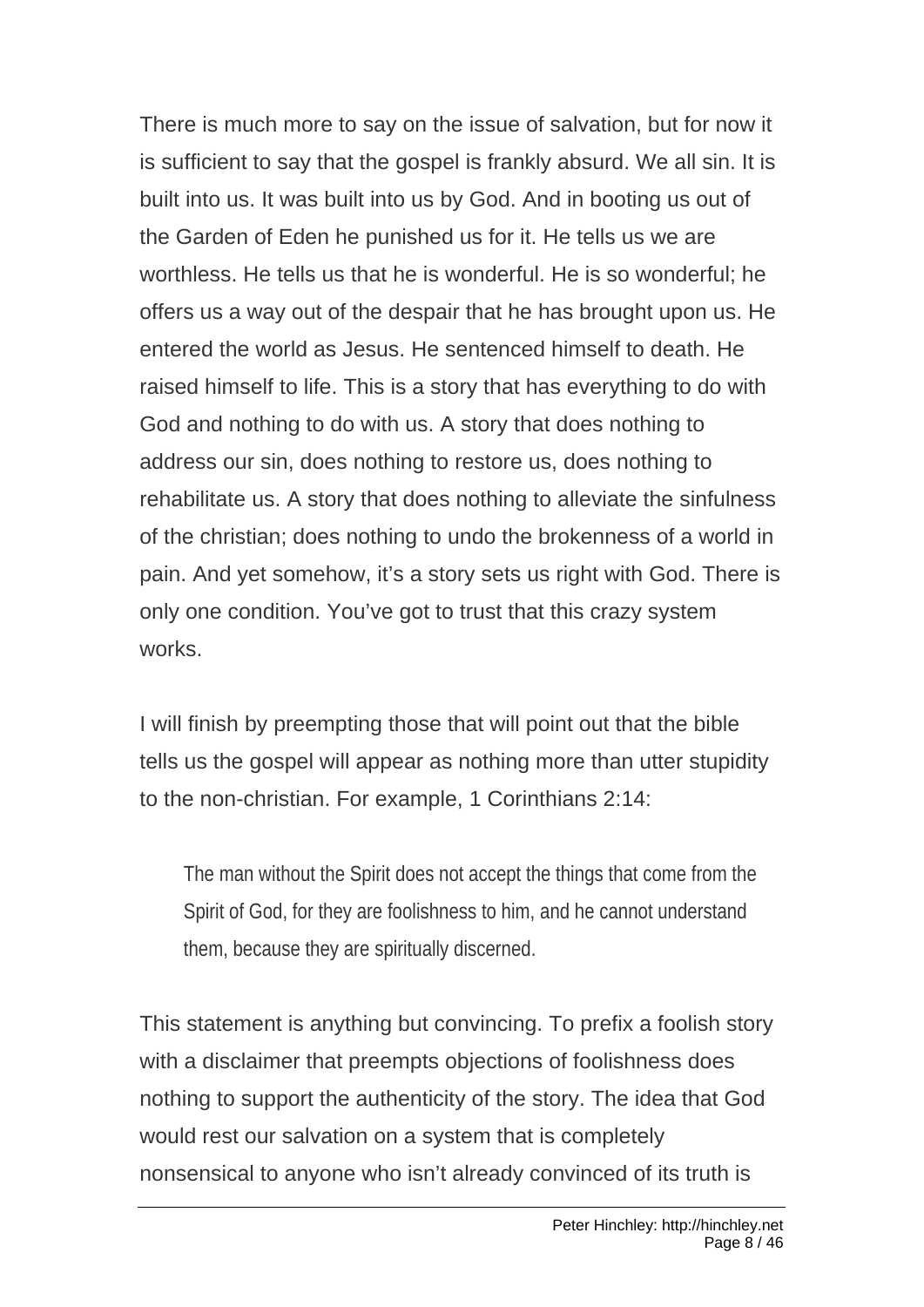surely even more absurd than absurdity of the gospel. That, however, is a topic for another post.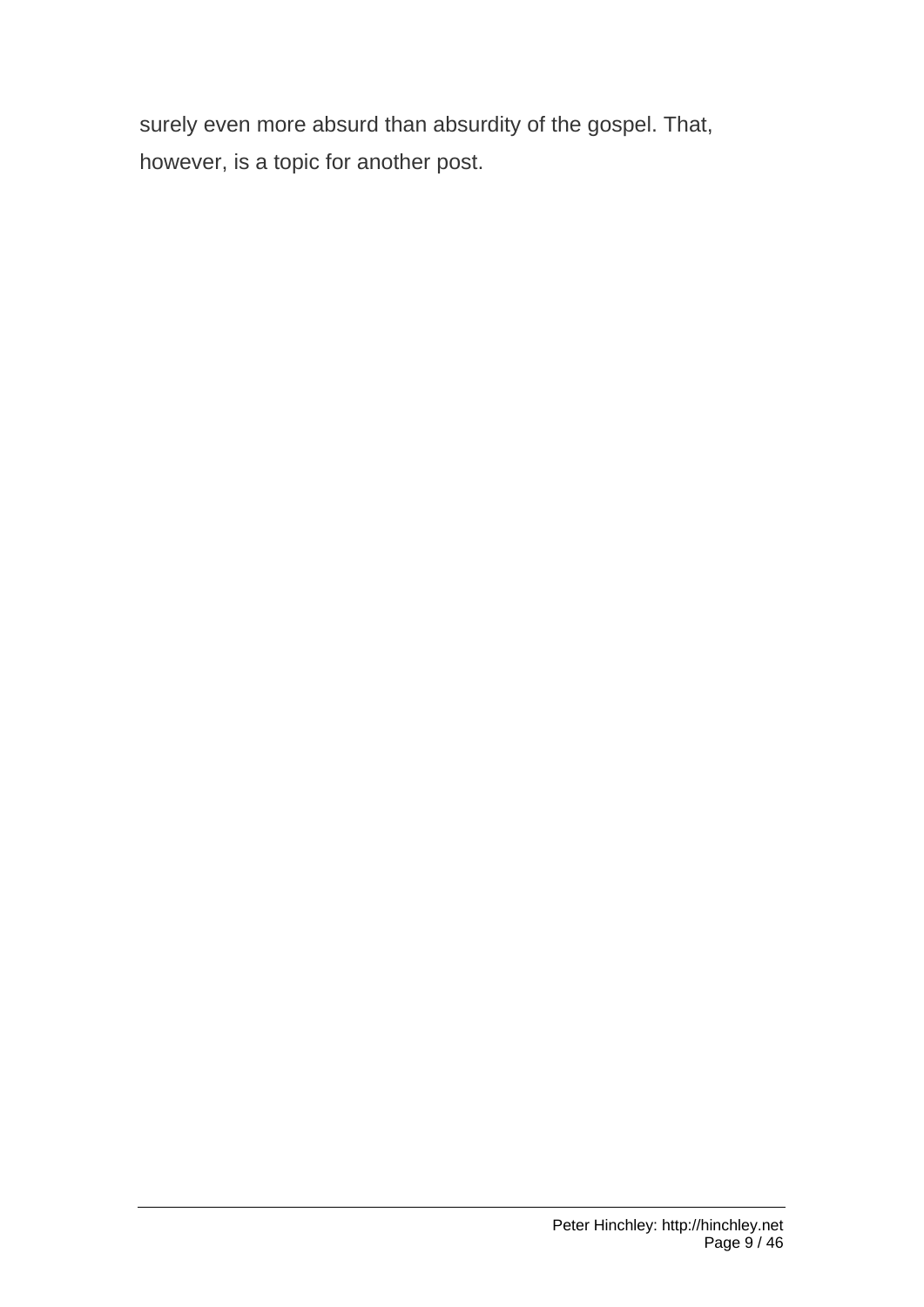#### **[Why i am not a christian. Part](http://hinchley.net/2008/2/11/why-i-am-not-a-christian-part-2-the-watchmaker-analogy)  [2. The watchmaker analogy.](http://hinchley.net/2008/2/11/why-i-am-not-a-christian-part-2-the-watchmaker-analogy)**

FEBRUARY 11TH, 2008

A common argument for the existence of God is known as the watchmaker analogy. The argument is easy to explain: say you happen to find a watch in the middle of the desert, do you stop and say to yourself, "hmmm, i bet that watch just popped into existence, all by itself", or do you pick it up, take a look, and say, "that appears to be a complicated piece of machinery, i guess a watchmaker must have made it". I suspect you'd go with the second option. The implication is that the design of the watch implies a designer. It would therefore seem obvious that if a watch implied a designer, than the entire universe, infinitely more complex than a silly old wristwatch, must also have a designer. And that designer is God.

There is an obvious objection to this argument. Who created God? For if the answer to this question is, "oh, that's simple, God has always existed", than surely the same argument can be applied to the universe. Why is it so hard to believe that the universe has always existed without a creator, when to believe in God is to believe that an even more complicated entity than the universe has always existed without a creator? The introduction of God solves nothing. It only serves to make the problem of "first cause" more difficult by substituting the dilemma of creating the universe with the dilemma of creating God.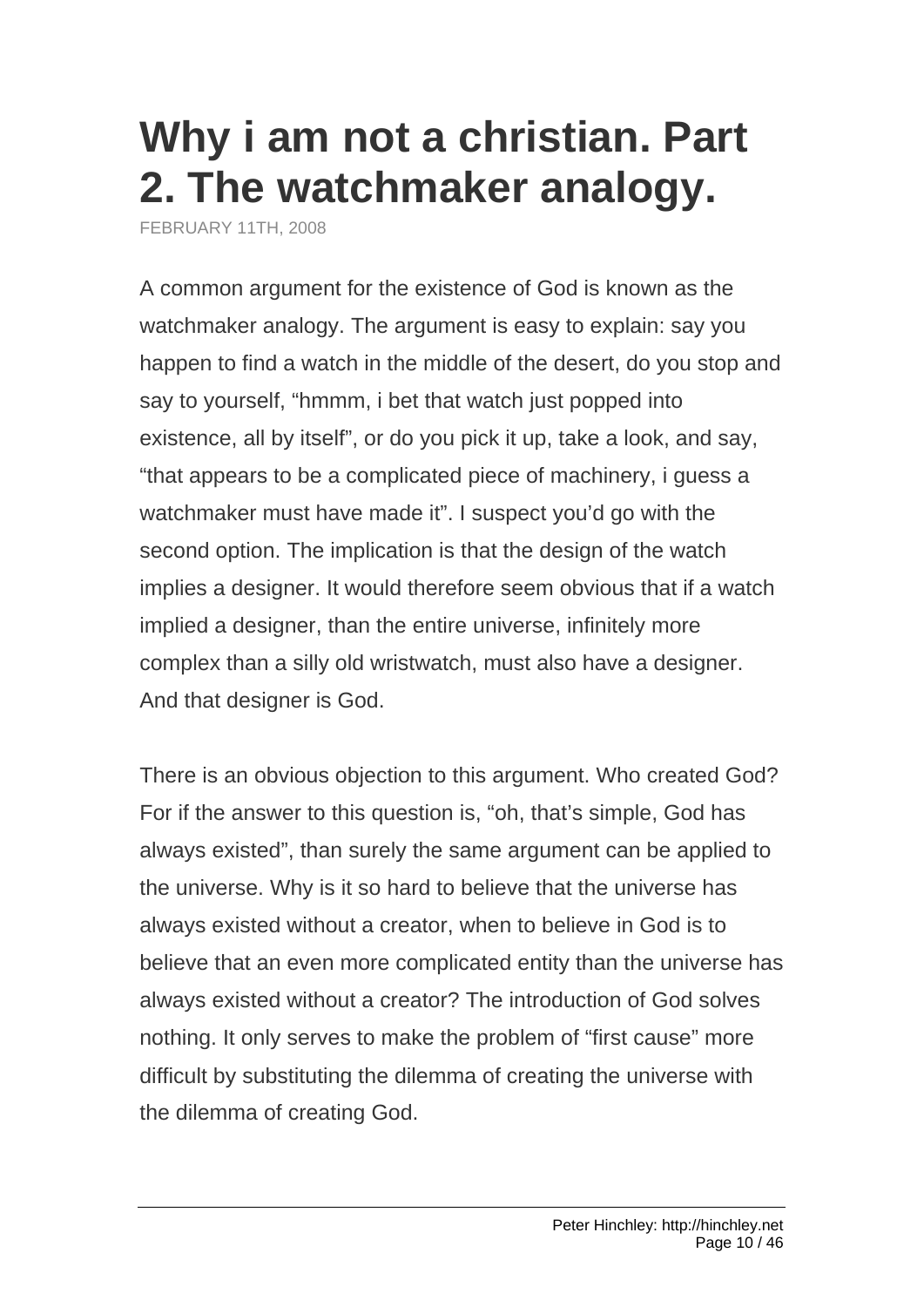As a side note, the idea that *a* universe, not *our* universe, has always existed, is not as strange as it may first appear. A popular proposition in the field of cosmology is that of the "oscillating universe". The idea is that each universe, including our own, explodes from an infinitely dense singularity, expands (as it is now doing), slows under the pull of gravity, and then collapses, until finally space and time is reborn in a new configuration following a new explosion. Our universe is just one universe from a chain of infinite progression. You may be forgiven for thinking that this idea is even more absurd than the concept of God; except for two points. Firstly, the idea of an oscillating universe is arguably more simplistic, and therefore tenable, than the conception of an infinitely complex theistic God. Secondly, and more importantly, cosmologists arrived at this idea from tangible evidence that suggests that our universe exploded into existence approximately 14 billion years ago, is currently expanding, and thanks to "dark matter", is slowing to the point that it may one day start to shrink. The point is this: the idea is based on tangible and reproducible measurements resulting from the study of the world in which we live… unlike the concept of God which is based on nothing tangible, nothing reproducible, and certainly nothing measurable.

A companion argument to that of the watchmaker analogy is expressed in the realisation that the laws that govern our universe are perfectly tuned. If we were to adjust the gravitational constant even a smidgen, or slightly increase the mass of any of the subatomic particles, the entire universe as we know it would be a disaster and incapable of supporting life. Therefore, the argument proceeds: there must be a God who twiddled all the dials to set the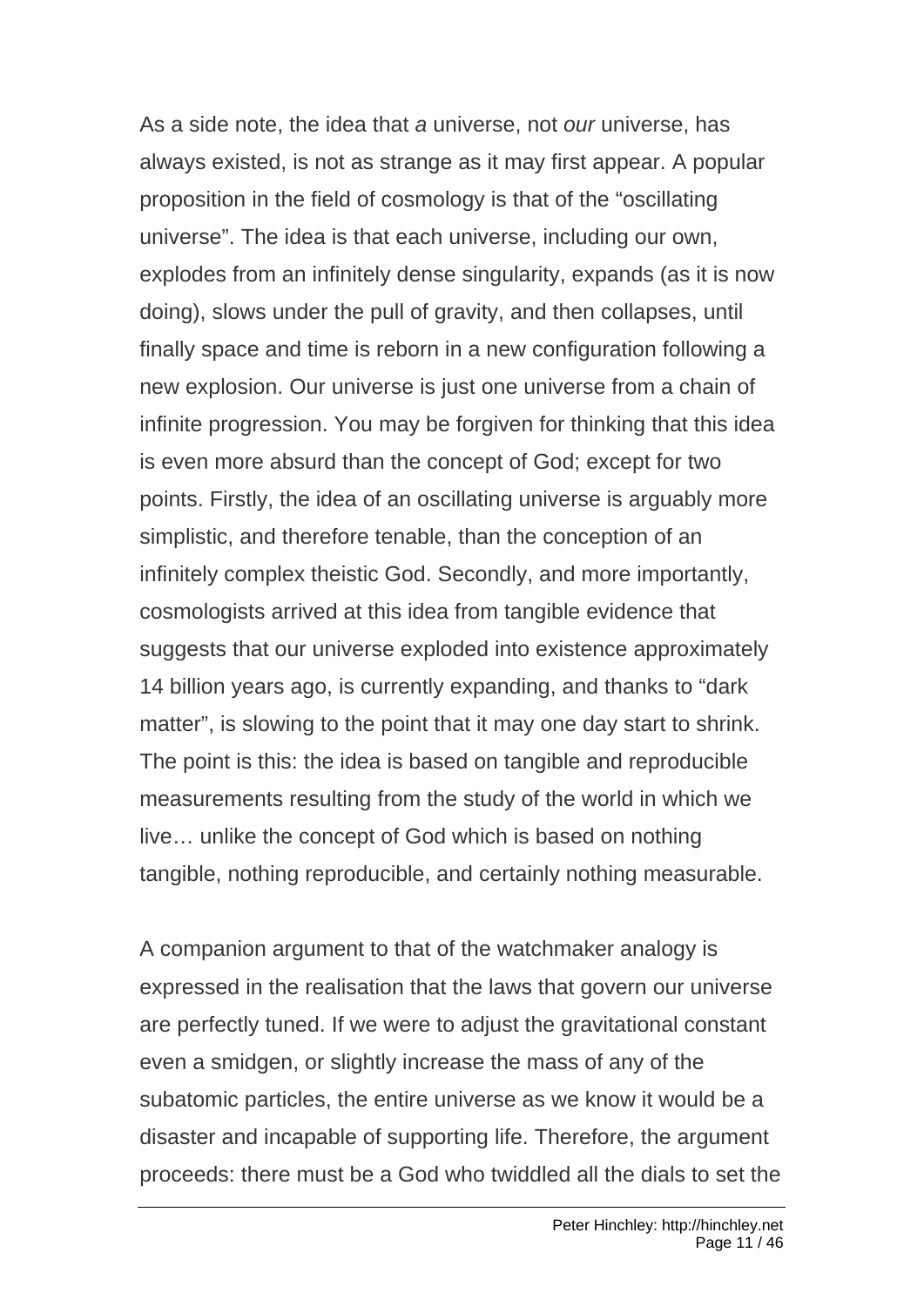conditions just right. Again, there is an obvious objection to this argument: you and i are here, marveling at the finely balanced nature of the universe, not because it was destined by God, but simply because if it were any different, we wouldn't be here at all. Let me repeat that from the opposite perspective. Imagine that the physical attributes of space and time were different, and hence the universe incapable of supporting life - if it were, you and i wouldn't actually exist, and we wouldn't be here suggesting that our life is a miracle that proclaims the existence of God. It is no miracle. It had to be this way or we wouldn't exist. This idea is called the anthropic principle. And as astute readers will have noticed, the anthropic principle is even more convincing when viewed against the framework of an oscillating universe, where each instance of the universe has a unique set of properties, and in the never end cycle of expansion and collapse, every possible permutation of conditions is experienced.

Although these rebuttals of the watchmaker analogy do not for a moment suggest that God does not exist, they do clearly indicate that neither does the watchmaker argument prove that God *does* exist. And without an argument for God, one must assume that he does *not* exist. Non-belief must be the default position. I don't believe in Zeus. I don't believe in Atlas. I don't believe in Apollo. Why not? Because without reason, the default position is nonbelief. In a similar manner, i don't believe in the christian God. Why? Again, without reason, the default position must be nonbelief. In summary, the arguments here don't "disprove" God; they simply invalidate another set of "reasons" for claiming that he exists. And that is all that is required.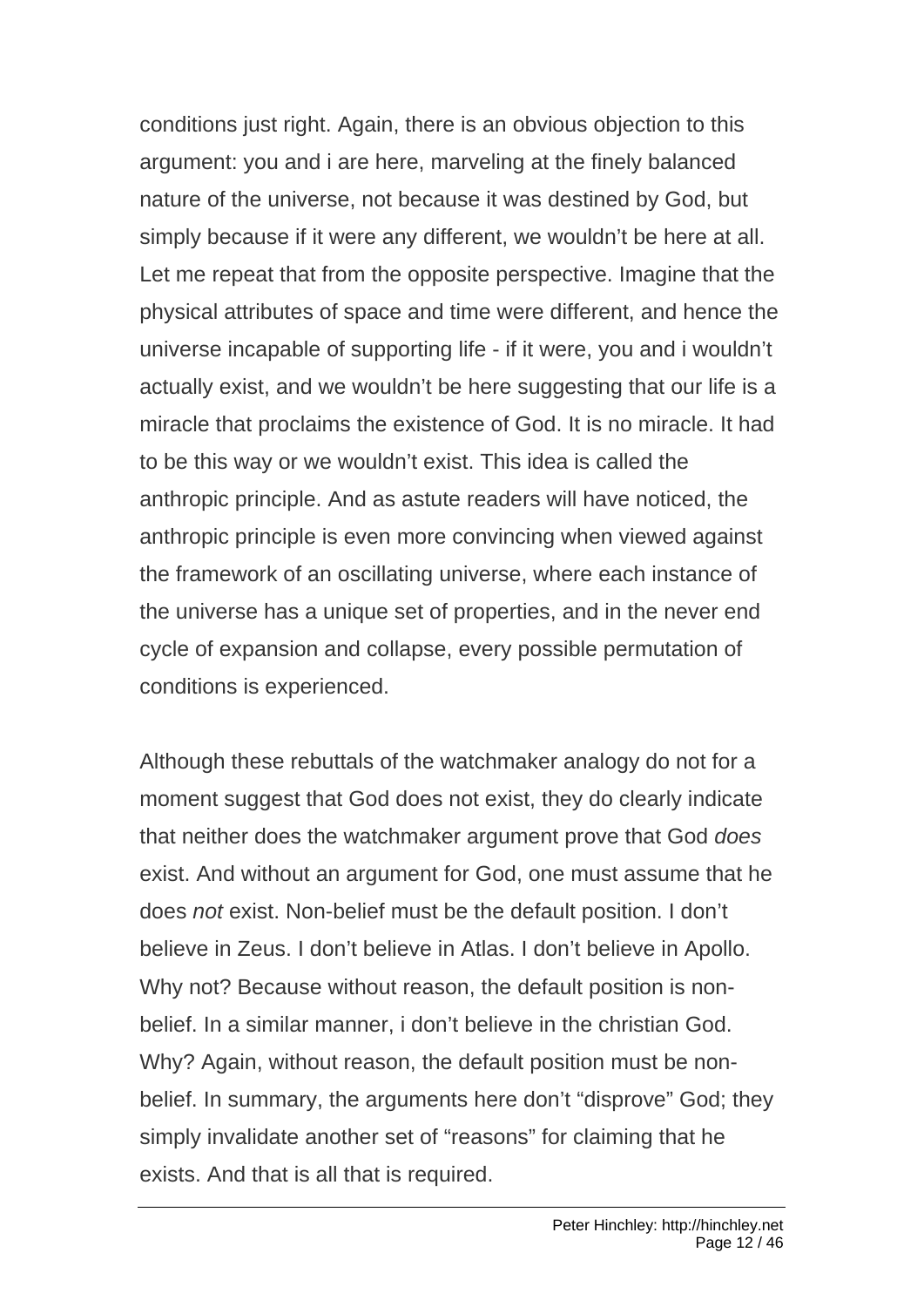# **[Why i am not a christian. Part](http://hinchley.net/2008/3/2/why-i-am-not-a-christian-part-3-other-religions)  [3. Other religions.](http://hinchley.net/2008/3/2/why-i-am-not-a-christian-part-3-other-religions)**

MARCH 2ND, 2008

I used to think i was a christian because christianity was the pinnacle of truth. It was only when i travelled overseas, particularly through countries like Egypt and Jordan, that i stopped to think about how significantly we are shaped by our surroundings. I met wonderful people brought up in muslim homes, to muslim parents, attending muslim synagogues, in muslim societies, and guess what? They were muslim. I looked back on my own life. I grew up in a christian home, with christian parents, attended a christian church, hung out with christian friends, all within the context of a christian society. Was it any surprise i was a christian?

If my beliefs were really founded on truth, surely i could convince the muslim world of their folly? Surely i could present a solid argument to all muslims that would persuade them that christianity was the only path to god? We should expect this to be possible if religion were indeed derived from truth. Just like i could explain to another person that the internal angles of a triangle always sum to 180 degrees, or that the brain is the seat of human consciousness, surely i could demonstrate to people of other faiths that my religion is right and theirs wrong? If only this were possible!

Unfortunately, people of all religions typically use the same reasons to justify their beliefs. The problem is this: if two people of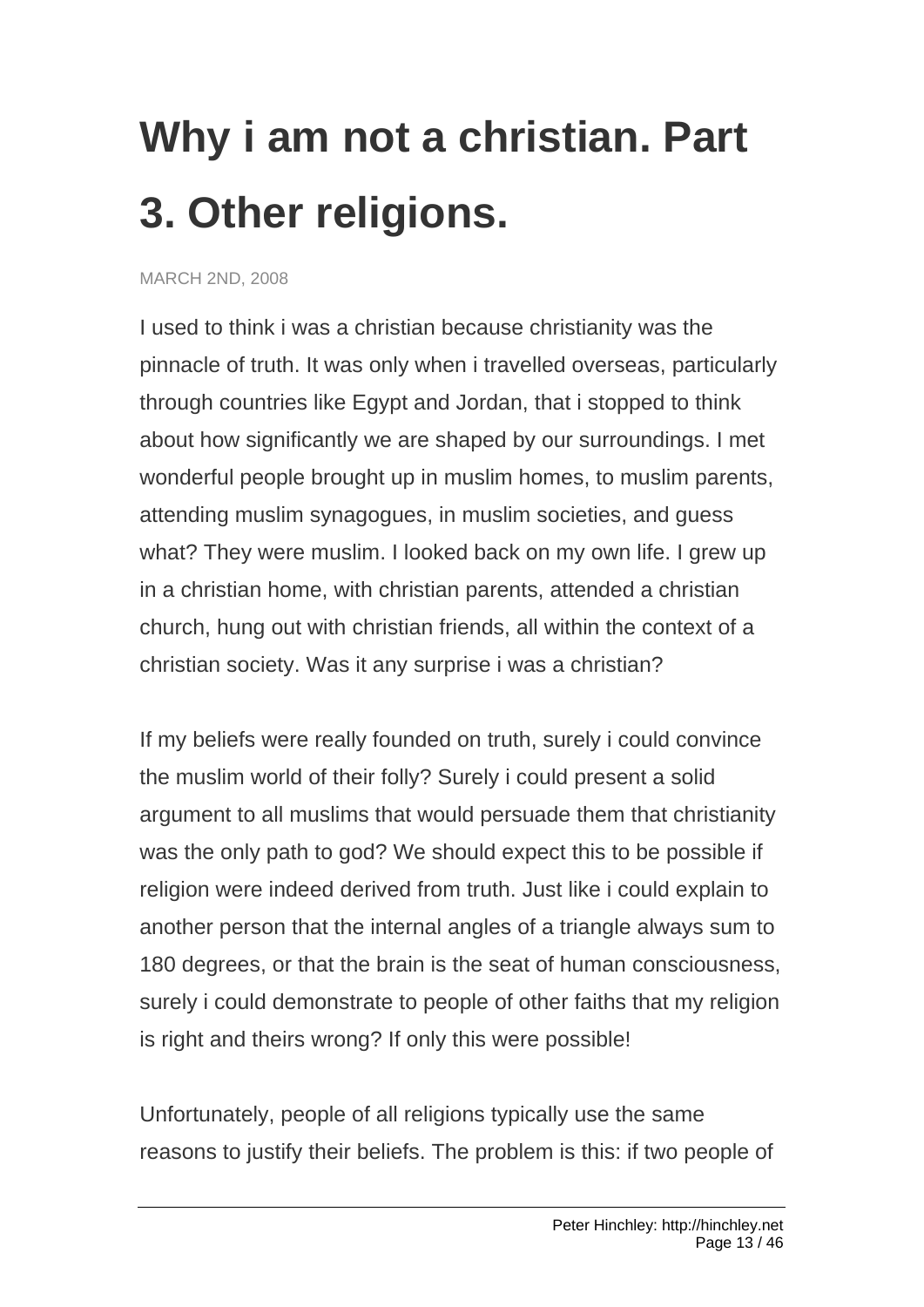different religions are arriving at different conclusions (e.g. the christian believes in god and the muslim believes in allah), and both use the same arguments to support their mutually exclusive claims (i.e. personal experience, prayer, divine knowledge, etc), then clearly one side must be wrong, as the same set of arguments cannot logically lead to two different conclusions. This of course does not for a moment suggest that both sides are wrong; it is possible that one side is indeed correct. However, the point is this: the arguments cannot be sound, as a sound argument cannot support mutually exclusive outcomes.

There are some people that will point to the near universality of religion throughout human history as if it were clear evidence demonstrating the existence of god. The idea is that we are all born with a god-shaped hole that we are desperately seeking to fill; those that don't turn to god, turn to fame, sex, drugs, and other unhealthy secular pursuits, as a way of satisfying the void within. This idea, as nice as it sounds, is completely without substance. The human drive to understand the numinous and to embrace the mystical does not for a moment suggest that god exists. As with all broad-spectrum human character traits, there is strong reason to suggest that our predilection for religion is rooted in our evolutionary past.

At the heart of the theory of evolution is the principle of "survival of the fittest". In simple terms, any characteristic that enhances the ability of a species to survive (and produce more of their own kind) will be passed on to subsequent generations. With this in mind, explaining why humans appear to thirst for a "higher order" is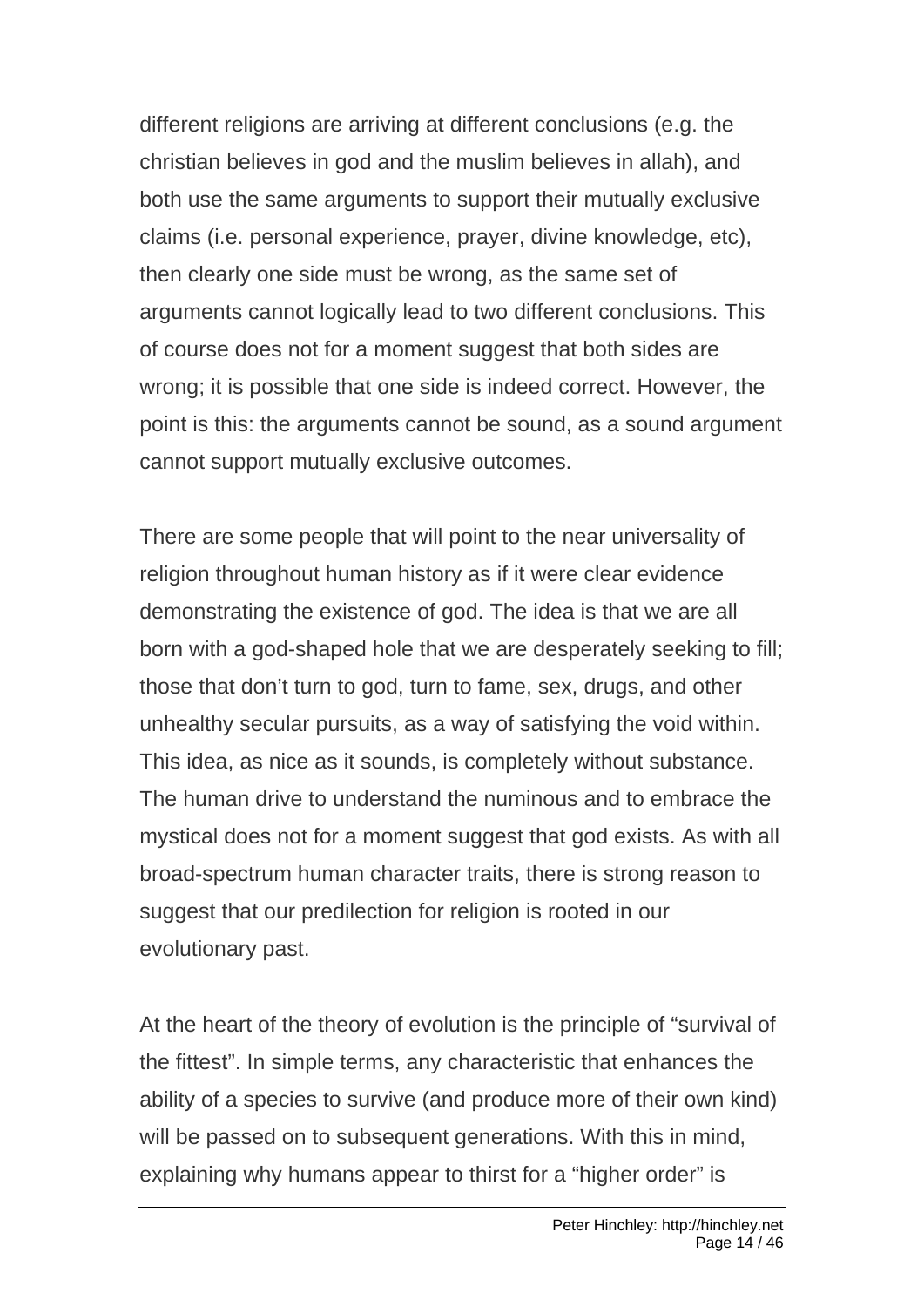somewhat akin to explaining why we have an appendix. All we need to do is provide a reasonable explanation of how the trait aided survival at some point in our evolutionary past. In much the same way that an appendix appears to be a vestigial organ passed on to us from our leaf-eating ancestors, so propensity for religious belief may be the byproduct of a once beneficial characteristic of humanity. What survival benefit, you may ask, could be attributed to a belief in a supernatural deity? Well, there are plenty of candidate ideas, such as the notion that religion assisted primitive peoples deal with the anxieties of human consciousness facilitating the formation of cohesive and mutually supportive groups that were better equipped at living in a harsh and always unpredictable prehistoric climate. In fact, Daniel Dennett addresses this question in his book [Breaking the Spell: Religion as a Natural Phenomenon](http://www.amazon.com/gp/product/0143038338/). Michael Shermer also offers up some ideas in [How We Believe:](http://www.amazon.com/How-We-Believe-2nd-Skepticism/dp/0805074791/)  [Science, Skepticism, and the Search for God.](http://www.amazon.com/How-We-Believe-2nd-Skepticism/dp/0805074791/)

I am not suggesting that these ideas are a definitive explanation of why human history records almost a universal belief in god. I'm simply suggesting that there is considerable scope within the bounds of science to provide a rational explanation for the phenomenon. We do not need to invent god to answer this question any more than we need to believe in a supernatural entity to explain why we're all born with an appendix that appears to serve no practical purpose.

In fact, it could be argued that our propensity for belief, coupled with tight familial ties, and our impressionable human nature, is at least a consistent and not altogether surprising explanation for why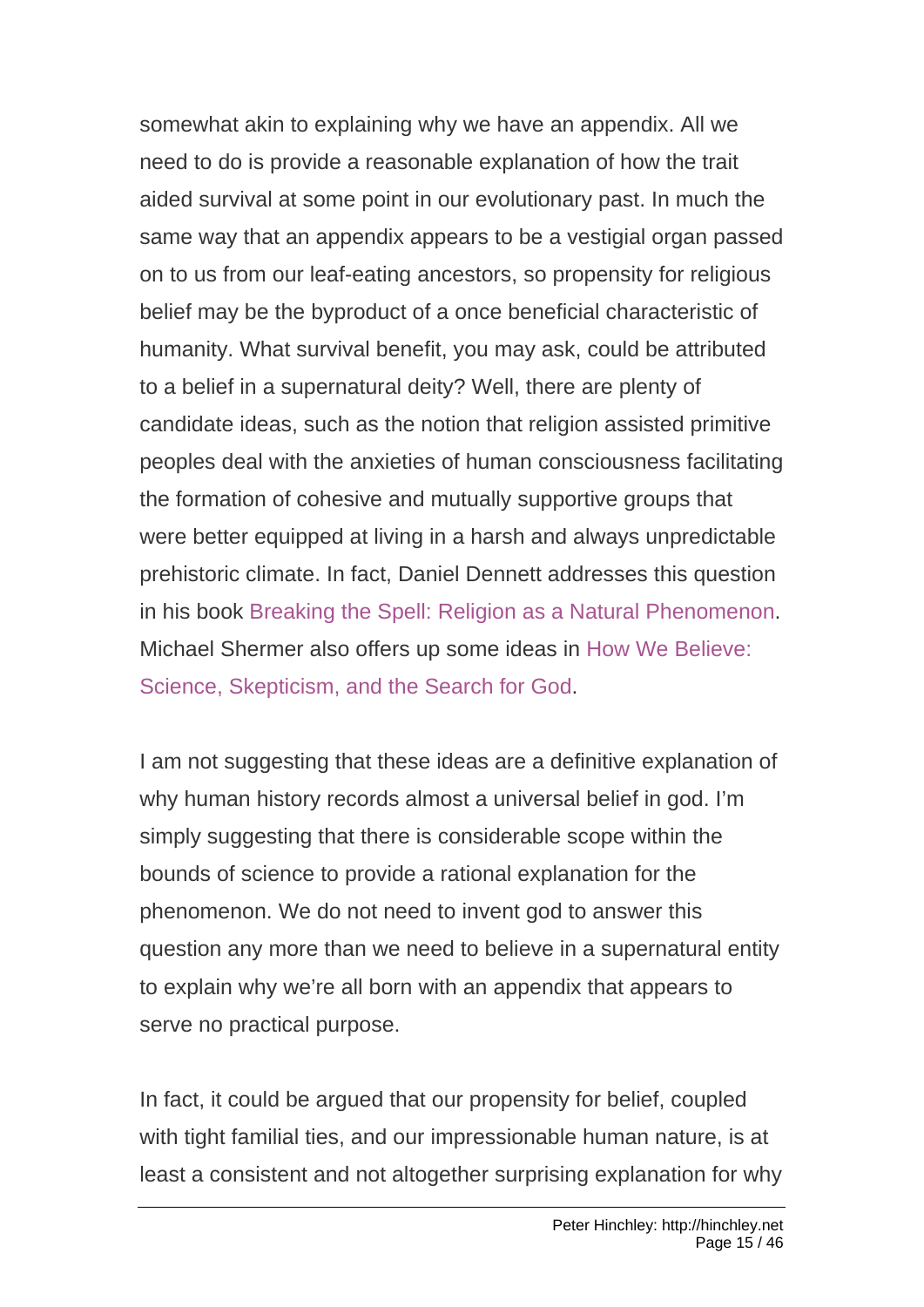we have such universal adoption of religion and yet such regionalised diversity. It certainly appears a rather plausible explanation of why muslims breed muslims, and christians breed christians, when neither can produce any compelling evidence to support their mutually exclusive claims. It certainly appears more compelling to me than the notion that my christian religious experience is valid, but the religious experience of anyone outside of the christian faith is delusional. That's not an argument. That's just naiveté.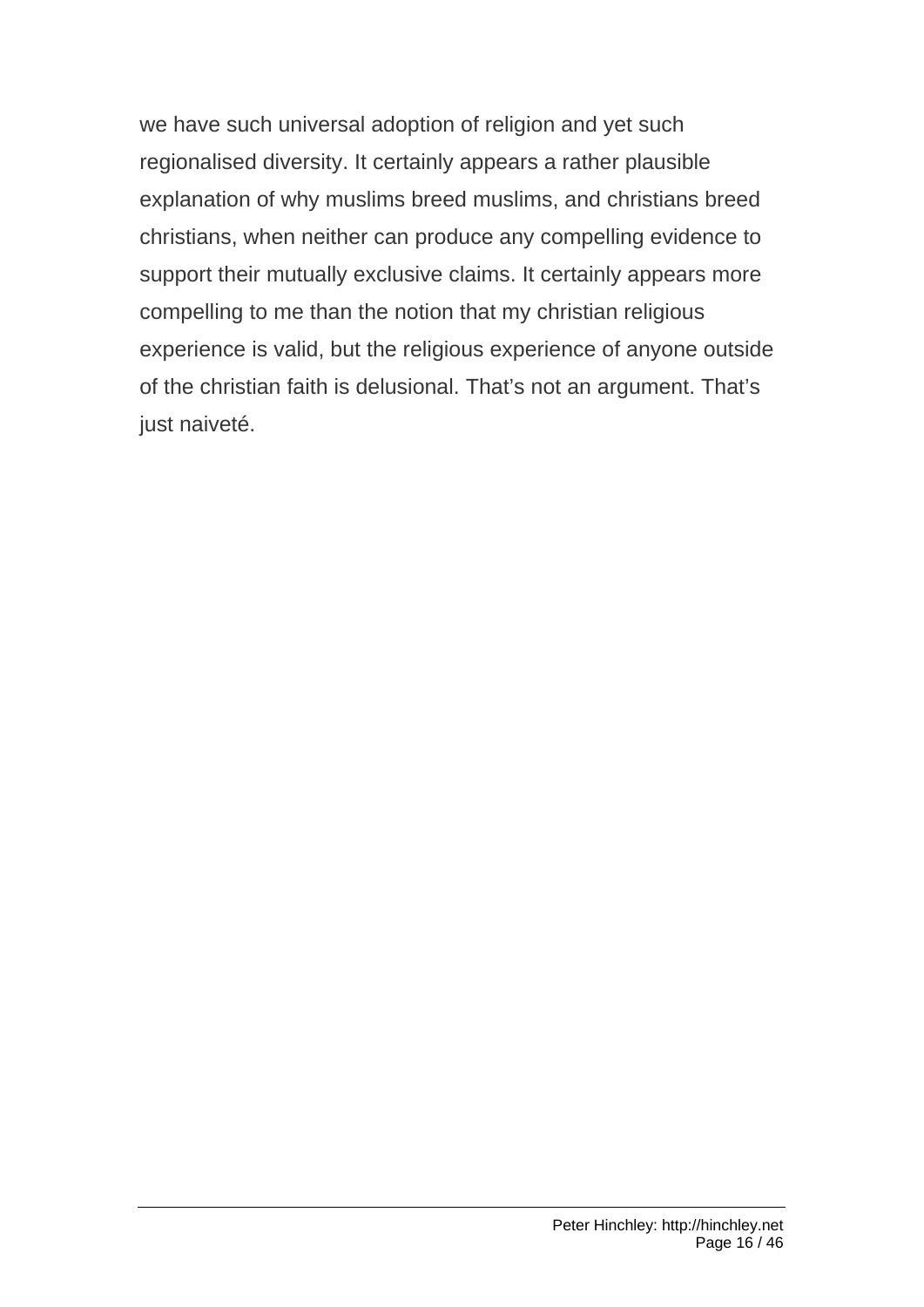### **[Why i am not a christian. Part](http://hinchley.net/2008/3/9/why-i-am-not-a-christian-part-4-prayer)  [4. Prayer.](http://hinchley.net/2008/3/9/why-i-am-not-a-christian-part-4-prayer)**

MARCH 9TH, 2008

I'd say there are four kinds of prayer. Firstly, there are worship prayers, through which people praise God. This is where you tell God that he is one amazing and almighty dude. Then there are prayers of thanksgiving. This is where you thank God for helping you through that stressful job interview, or for introducing you to that pretty girl at the party last night. Thirdly, there are prayers of petition. This is where you say, "God, can i have…". And finally, there are what i call "shouting" prayers. Like the Psalms, these are the sort of prayers through which you vent at God, shake your fist, and demand to know why he left you high and dry.

All four kinds of prayer tell us something about the christian god. They tell us that the christian god is a theistic god. This means, among other things, that he is a god that actually takes a personal interest in our lives and our attitude toward him. Furthermore, three of the four types of prayer tell us that in addition to taking an interest in who we are, God is in fact so involved in our mundane lives that he is willing to intervene in the events of the world - a kind of meddling hand that tweaks outcomes - in response to our personal requests. For if God did not intervene in the world, there would be no point in asking him to arrange matters in our favour, there would be no point in thanking him when we feel our requests have been answered, and there would be little sense in getting angry with him when we feel like he's given us a bad hand. Through the act of prayer, christians are clearly asserting a belief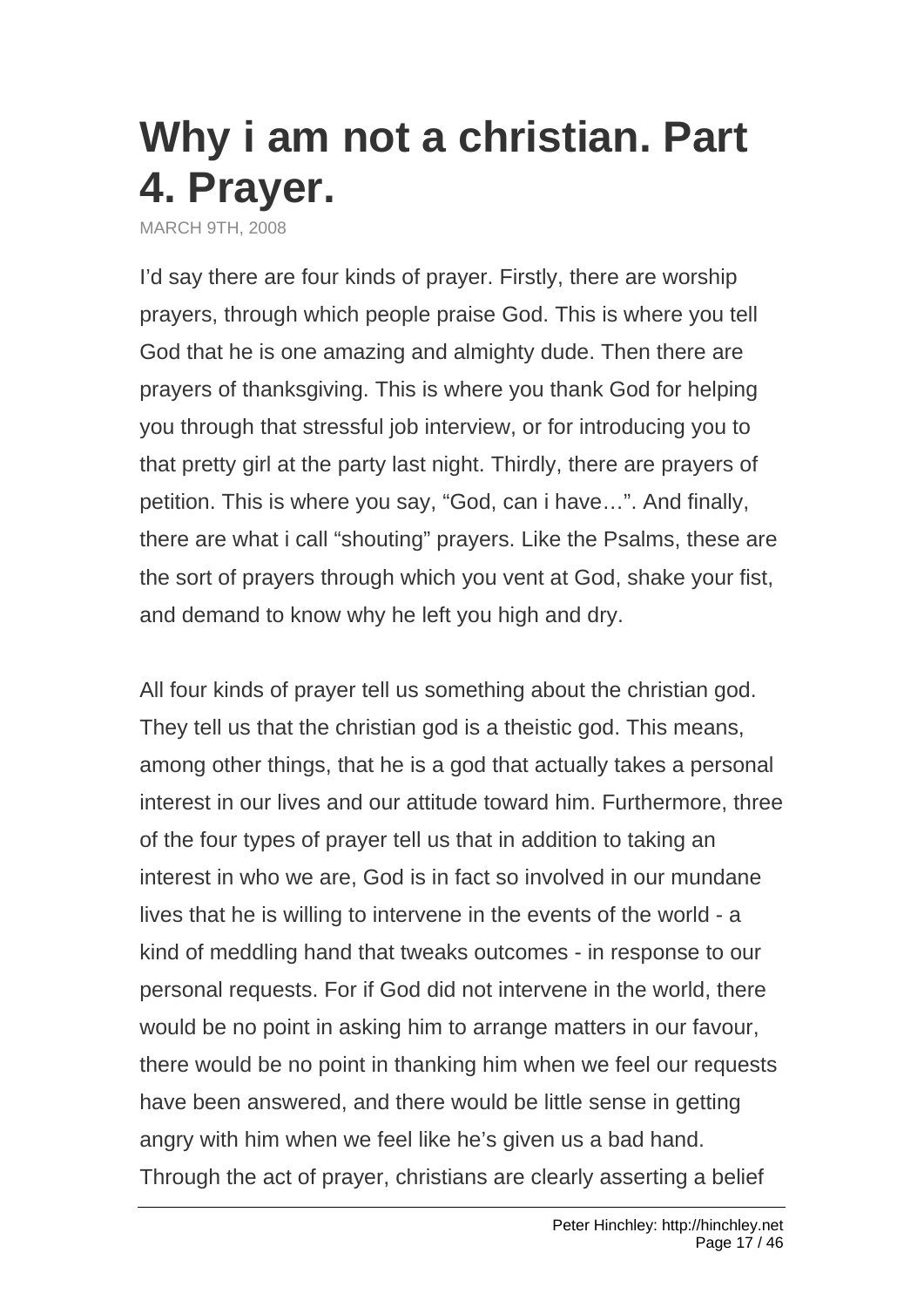in a theistic god that is willing to actively involve himself in worldly events.

As a side note, a deistic god - like the "force" in Star Wars - is a transcendent god, devoid of anthropomorphic qualities, that exists without interest or affiliation in the affairs of humanity.

I suspect most christians do not consider science and religion to be in conflict; claiming instead that science and religion are two non-intersecting domains that not only exist in harmony, but somehow, like good mates, lend mutual support to one another. I disagree. I think a belief in prayer makes it perfectly clear that science and religion are in conflict. For as we just discussed, a belief in prayer indicates a belief in an interfering god, a god that doesn't only exist outside of the universe, as some would claim, but a god that is repeatedly reaching into the universe, into our day to day lives, to arrange matters on our behalf. And as soon as you acknowledge the existence of an interfering god, you must admit that the interference can be observed, and at this point, you provide science with the opportunity to study that interference. You can't on the one hand claim that God healed your head cold, aided your memory in your maths exam, and blessed you with a safe holiday, unless you are willing to also claim that these Godenabled outcomes are actually identifiable as the work of God, and therefore open to the scrutiny of science. If the "outcomes" that are claimed to be the work of God cannot be distinguished from natural events, then how can we be assured that they are indeed the work of God? How can i be sure that my head cold went away because God pulled a few tricks, when it could also have been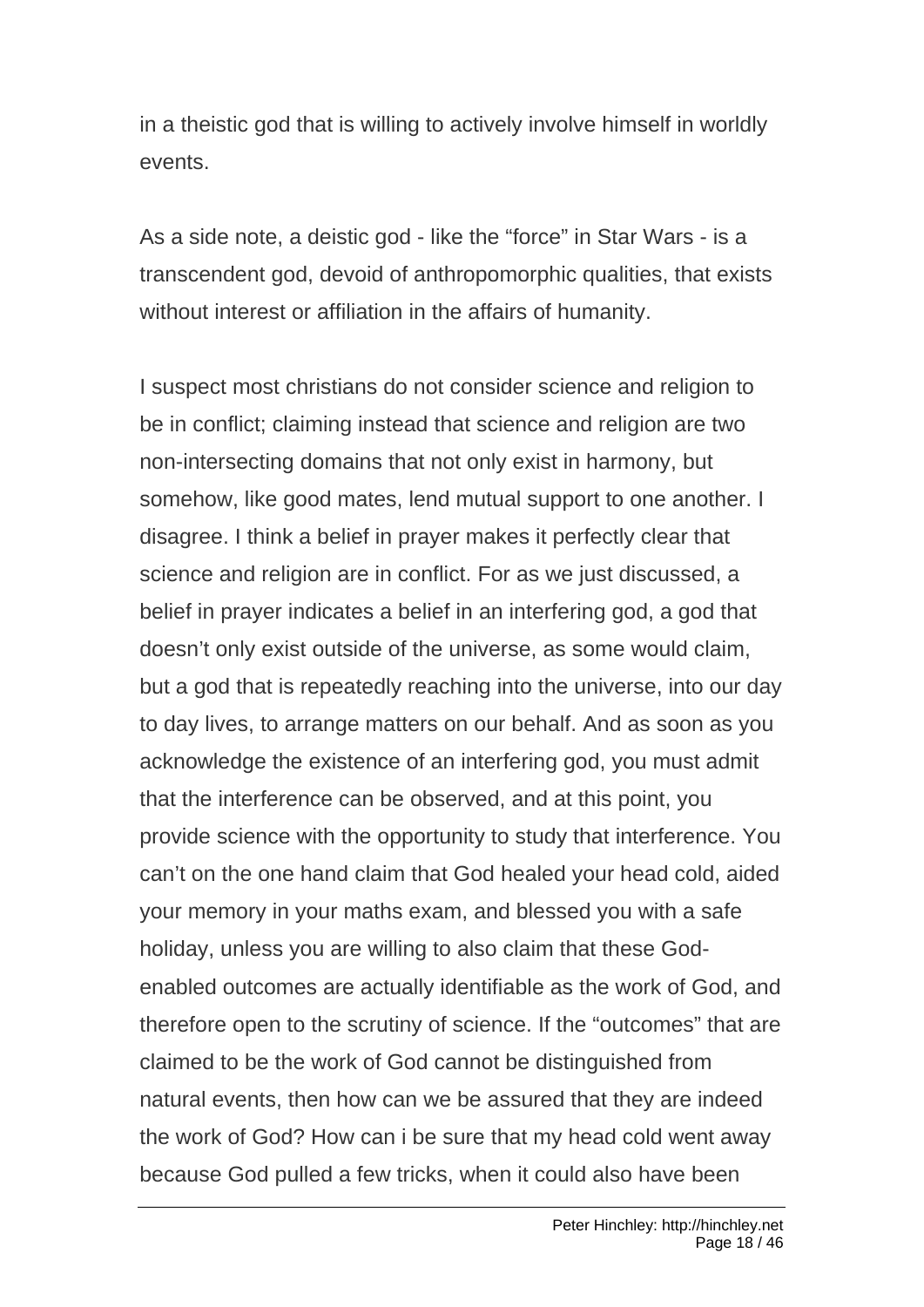nature simply running its course (for all head colds eventually disappear)?

A typical christian response to this question, "How do you know God answered your prayer?", is that they "just know", or that they can "just tell". It should come as no surprise that i find this a particularly naive answer. For if God is really interested in responding to our prayers, surely he's not just going to answer prayers in such a way that we can't actually tell they've been answered. I mean if God is really all-powerful, surely we could expect him to answer some serious prayers, and not just little things like head colds that may go undetected. I mean why is it that God is willing to answer our prayers about our back pain, headache, pimples, and tooth ache, but never the really big prayer requests, like "God, i've lost my leg in a bomb blast, can you make it grow back, please?" Unfortunately god never answers these kind of prayers. If you pray hard enough, he'll heal your cut finger (which will also heal itself), but he'll never heal your arm when it is cut off from the elbow down in a chain saw accident. It seems God is only willing to answer those prayers that could actually answer themselves naturally. As the saying goes, why won't God heal amputees? Is he biased? I could offer an explanation: God only appears to answer prayers that are self-limited, because God doesn't really answer any prayers at all.

A follow up christian response may be that God does not answer the really big prayers, because the bigger the prayer, the more faith you need for it to come true. This fits with the passage in Matthew where Jesus says to his disciples, "I tell you the truth, if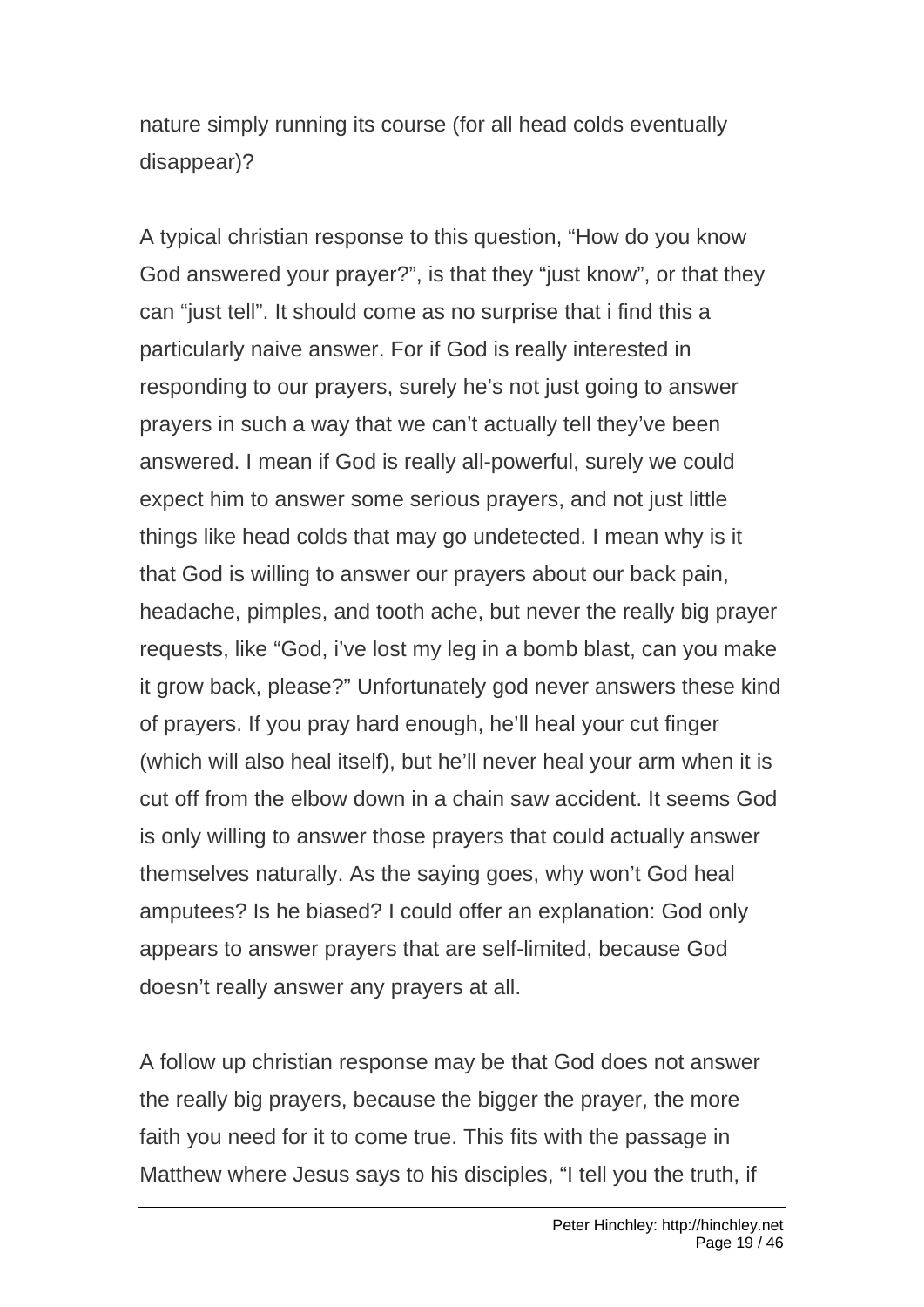you have faith and do not doubt… you can say to this mountain, 'Go, throw yourself into the sea,' and it will be done". I'm not happy with this response, as it makes God sound like a rather astute business man who is only willing to give you the expensive stuff if you drag together enough "money", in this instance faith, to buy his favour. This doesn't entirely fit with the idea of a merciful and loving god. I mean, seriously, how earnest does the amputee need to be until God considers him worthy of healing?

Finally, you may argue that i've got this all wrong. That God is as much a god of justice as he is a god of mercy. In other words, we've all rebelled against him, and therefore, in keeping with justice, God does not need to pay us any attention at all, and he certainly doesn't need to answer our prayers. You may say that when God does choose to help us, he is actually demonstrating his great mercy. However, this argument still does not explain why God only answers self-limiting prayers. And it certainly doesn't explain why we need to plead to God in prayer before he actually shows us mercy. Especially when we're told that God only answers prayers that are consistent with his will (i.e. what he wants). Why is it that we should have to beg for mercy through prayer just so God can perform what he thinks is right? Does this mean that if i don't plead, God will do what he thinks is wrong? It all gets a bit muddled.

In fact, when you start to look into the topic of prayer, you soon find that it is riddled with problems. For example, if God really loves us so much, and he knows everything that we are going through, why do we even need to ask him for help? Why does a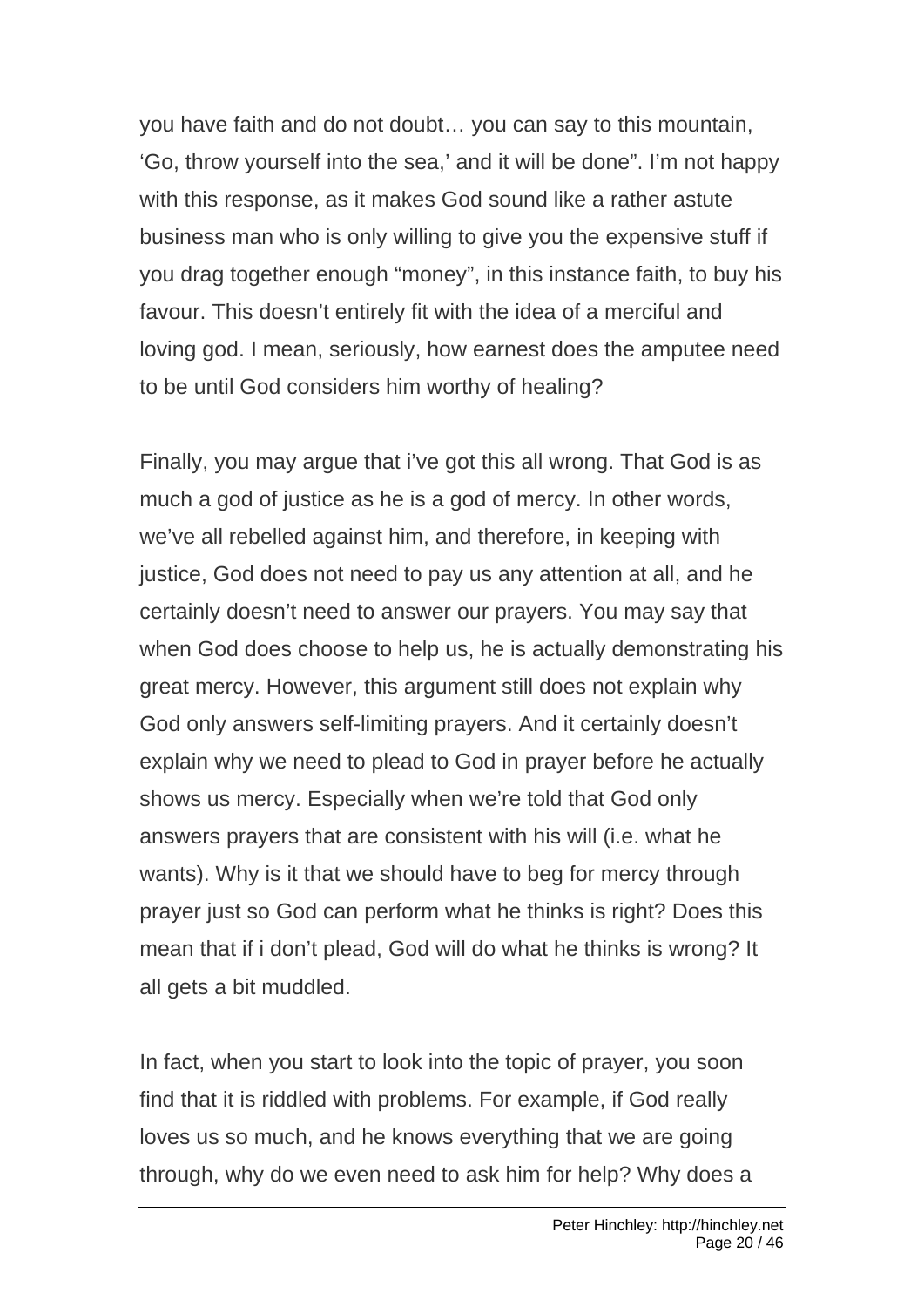dying person need to ask God to be cured of cancer? If God already knows they are suffering, and he has the power to do something about it, why does he need us to ask? And what about all those people that don't even know they are dying from cancer, and therefore don't even know they need to ask? It seems rather pathetic that God would just sit around and do nothing until the dying person, even a devout christian, actually asks for help. Could you imagine a parent idly standing by as a car is about to run over their child? Could you imagine a parent not willing to rush in and pick up the child until the child, who may not even be aware of the impending danger, has actually asked for help? We'd label that parental negligence. In fact i'd imagine any parent that allowed their child to come to harm just because the child didn't specifically ask for help, may actually be locked up in the slammer. Isn't it surprising then, that we should be willing to accept this behaviour from a god of pure love?

Then of course, there is the problem of prayer in other religions. I've already written about this topic in a [previous post](http://hinchley.net/2008/03/02/why-i-am-not-a-christian-part-3-other-religions), but the mere fact that people of other religions are convinced that their god answers their prayers, in the same way that christians are convinced that God answers their own, only serves to confirm in my mind that people of all nations have wonderful imaginations. As a christian, to claim that you can tell that God has answered your prayers, but at the same time, to clam that anyone of another faith is wrong to claim that their non-existent god has answered their prayers, well that, in my opinion, is the real delusion.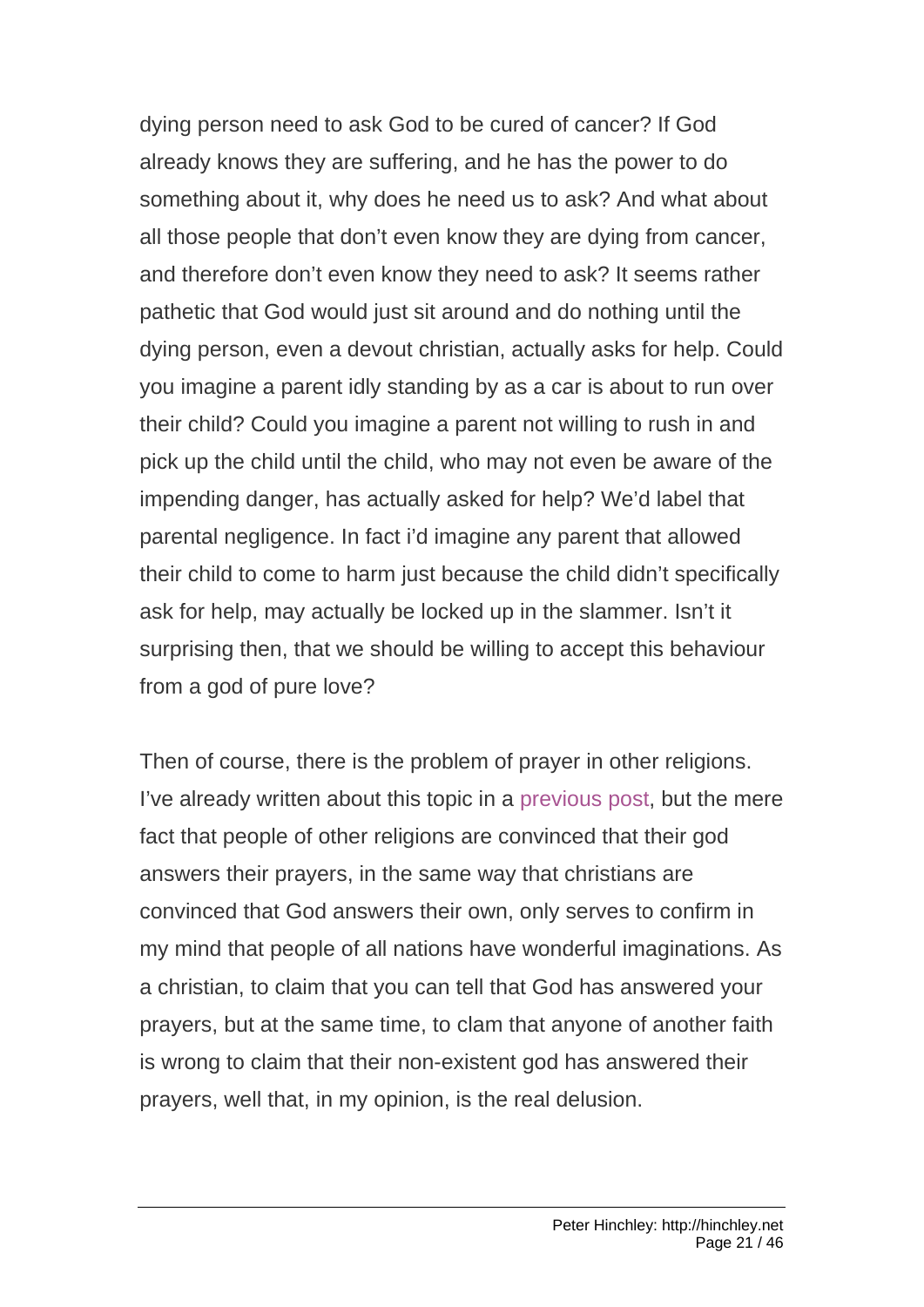## **[Why i am not a christian. Part](http://hinchley.net/2008/3/16/why-i-am-not-a-christian-part-5-the-scale-of-the-claim-and-the-justice-of-hell)  [5. The scale of the claim and](http://hinchley.net/2008/3/16/why-i-am-not-a-christian-part-5-the-scale-of-the-claim-and-the-justice-of-hell)  [the justice of hell.](http://hinchley.net/2008/3/16/why-i-am-not-a-christian-part-5-the-scale-of-the-claim-and-the-justice-of-hell)**

MARCH 16TH, 2008

In this post i will discuss two topics. Firstly, i will explain why i consider there to be insufficient evidence to support a belief in the bodily resurrection of Christ. I will not attempt to methodically refute all arguments standing in favour of the resurrection, although there are many who have done so; rather, i will seek to expound on why i consider even the most sturdy of arguments an inadequate justification for purporting the reality of the resurrection. Secondly, i will explain why i consider the eternal assignment of non-christians to hell to be irreconcilable with the concept of a just god.

There are numerous statements in the bible, and a handful in nonbiblical sources, that report the bodily resurrection of Jesus Christ from the dead. Any good christian apologist will explain that the passages in the bible that report the resurrection are strengthened by a principle known as "multiple attestation". This simply means that certain books in the bible, which were written independently, consistently document the resurrection. Although somewhat true, we do need to be careful when we say that the gospel accounts are truly independent. For example, not all of the material presented in the gospels is uniquely formed: large tracts of the gospels of Matthew and Luke are explicitly based upon the gospel of Mark. Also, it's important to recognise that the gospels were not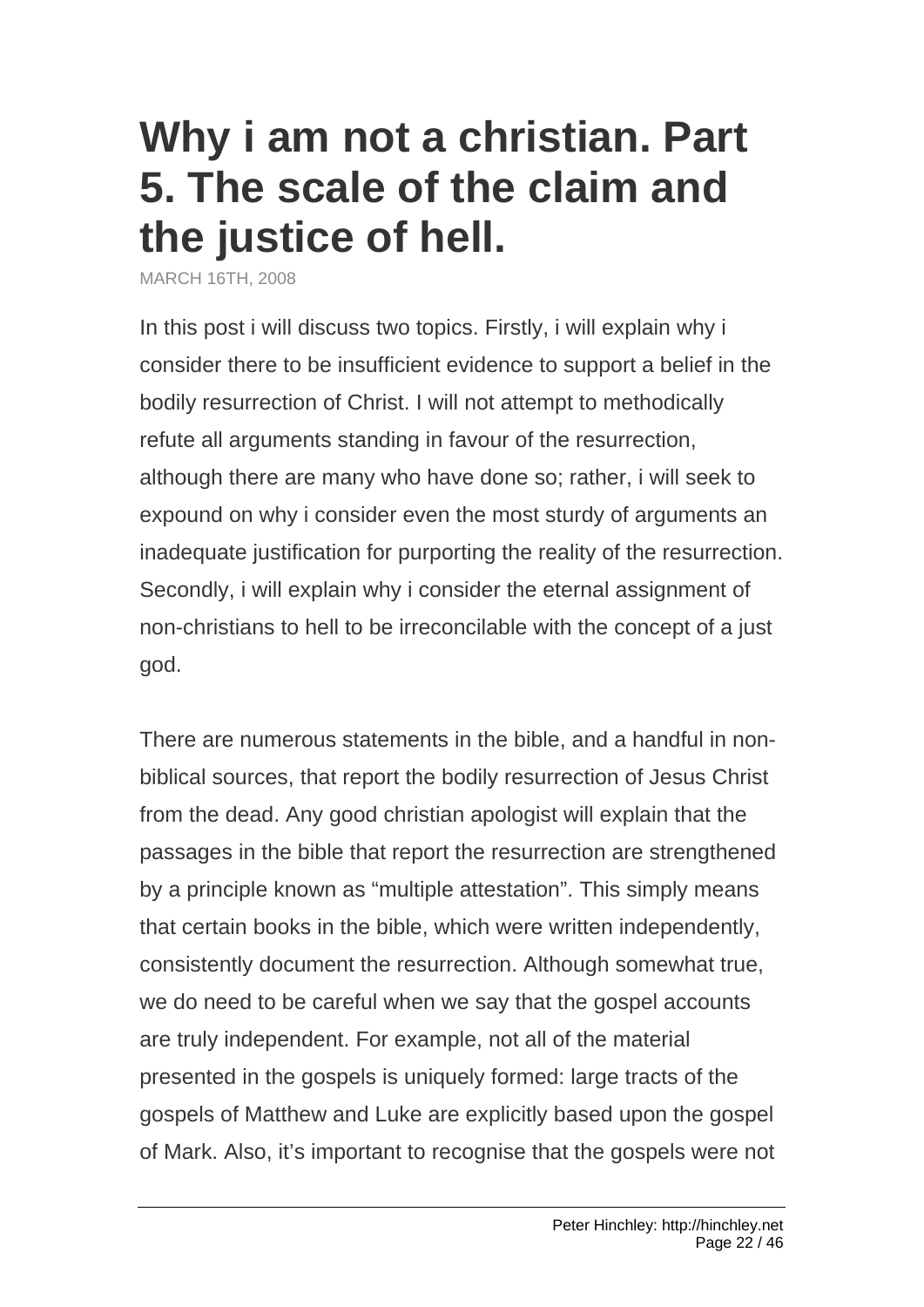written immediately following the resurrection (the earliest, Mark, was written perhaps 40 years later, whilst John was written up to 60-70 years after the resurrection). I say this not to discredit the writings (for in comparison with the majority of historical records, these timeframes are actually rather impressive), but merely to highlight that the gospels did not introduce "new ideas" as much as they captured the essence of existing oral traditions that were already within heavy circulation amongst christian communities. Let me explain why this is important.

We should expect that early christian communities would develop in disparate locations, and develop perspectives, preferences, and practices that were largely unique to each community (just as we experience in church's today). We should also expect that there would be a degree of pollination across the communities (e.g. through traveling missionaries). Therefore, when two separate communities commit to writing independent gospel accounts, we should not be surprised to see the development of passages peculiar to each community, but also to witness a degree of harmonization across the accounts. Are the writings truly independent? I would say no. They may be written by different authors, and at different times, but the authors have drawn on a common body of understanding, not just explicitly, as Matthew and Luke reference Mark, but implicitly in the way the writings represent an already agreed and respected account of events. To my way of thinking, this is not "real" multiple attestation. As an example, consider this: two unrelated people attend a music concert. They return that night to their respective homes and immediately write independent reviews based on what they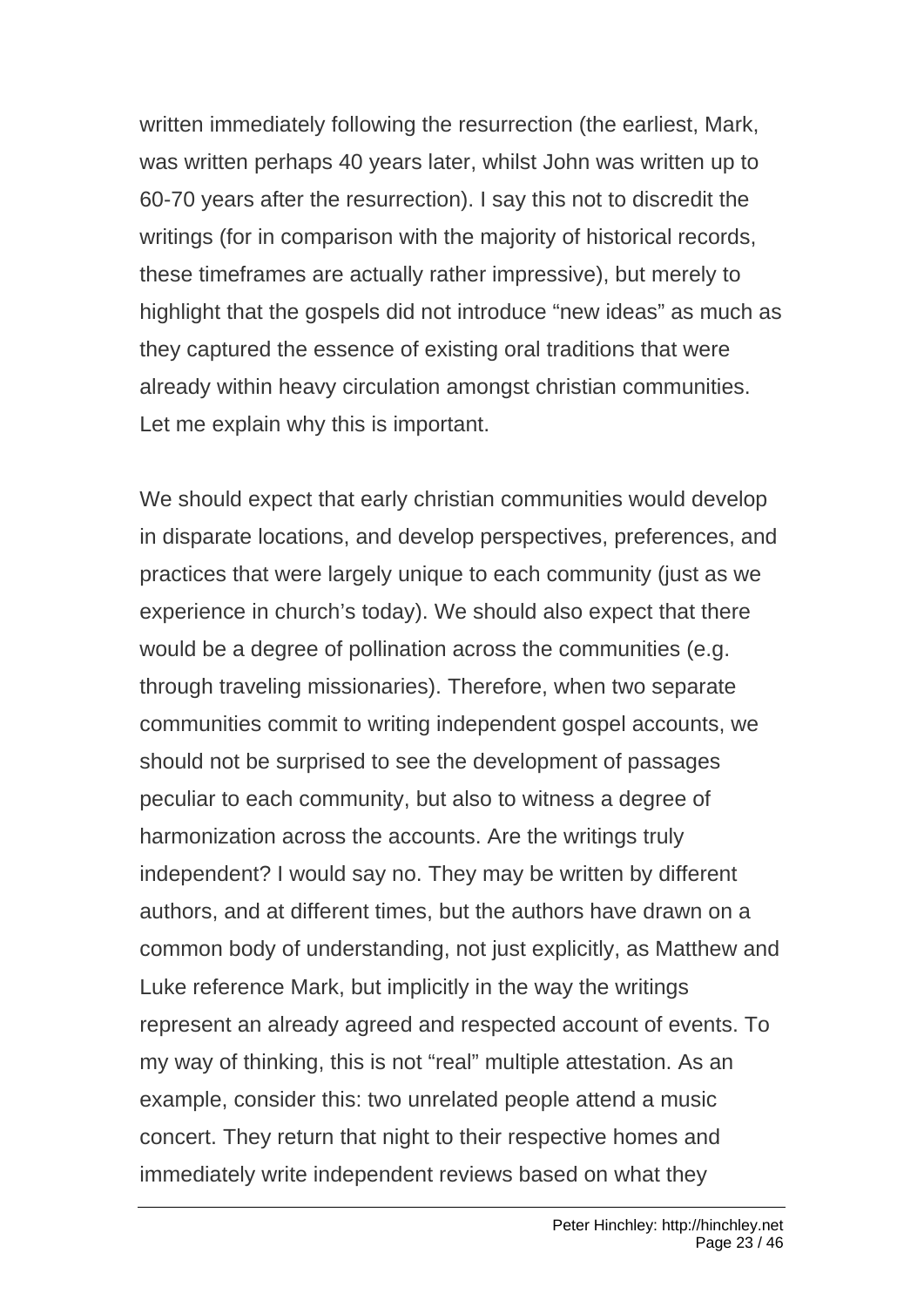witnessed at the gig. This is multiple attestation. In contrast, if the fans waited a couple of weeks, read reviews of the concert recorded in high profile music magazines, discussed the gig with common friends over internet chat lines, listened to the same music critics dissect the concert on the radio, and then sat down to write their own reviews, would we say they were truly independent? I think not.

With respect to the extra-biblical references to the resurrection, i do not regard these accounts as particularly revealing. An historian is like a reporter. They report what they see and hear in the community. They are not oracles of truth. In recording the occurrence of a particular event, an historian, or other social commentator, is not necessarily lending weight to the notion that the event actually occurred. They are simply recording what others purport to have occurred. An historian may write that christians claim that Christ rose from the dead. Does this mean that Christ did? No, it just means that christians thought he did. In this respect, the secular sources speaking of the resurrection tell us nothing new; they simply reinforce a point that the bible renders perfectly clear.

Another mechanism used by christians to support the truth claims of the resurrection is the reliability of the gospel tradition; the almost faultless manner in which the text of the bible has been passed through the generations. For example, many christians will point to the reliability of the gospel tradition; the almost faultless manner in which the text of the bible has been passed through the generations. Archeological discoveries of tracts of biblical text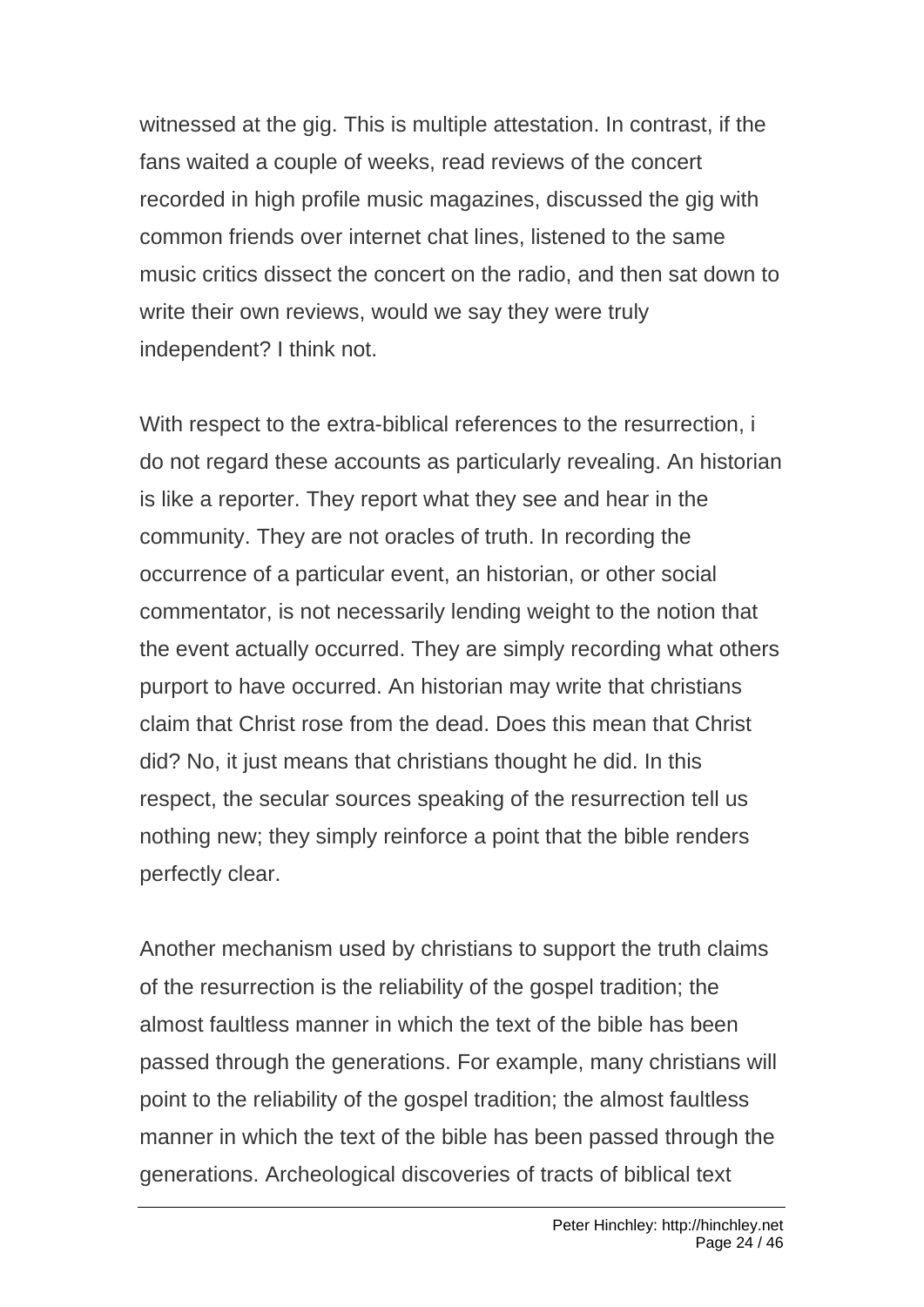have shown uncanny word for word consistency with modern day renderings of the ancient writings, confirming that the scribes tasked with reproducing the bible through the centuries were particularly methodical and trustworthy in the way they transcribed the text. This of course does not mean that accidental and deliberate errors have not crept into the bible. There is an entire branch of study known as textual criticism, that amongst other tasks, seeks to verify the authenticity of the scriptures, highlighting what has changed through the passage of time, what was accidentally added or removed after the fact, what was deliberately embellished, etc. There are some scholars who have become so disillusioned by the errors that have crept into the scriptures that they have abandoned the faith, although this response is somewhat difficult to appreciate, as most of the identified errors have little impact on the broader principles of christian theology. However, what i consider even more important than the reliability of transmission, is the reliability of the first writings. It is one thing to show that we can reproduce the bible word for word as it was originally written (not that we can), but it is quite another to show that the original words were indeed correct. I could write down on a piece of paper today that i have red hair. These words could be faithfully reproduced down the generations for two thousand years without suggesting for a moment that i really have red hair.

There are many other techniques used to show that the claims of the original gospel writers were valid. These techniques seek to demonstrate that the bodily resurrection of Christ is the most plausible explanation of the collected evidence. Examples include: As the resurrection was preached so close to the actual event, why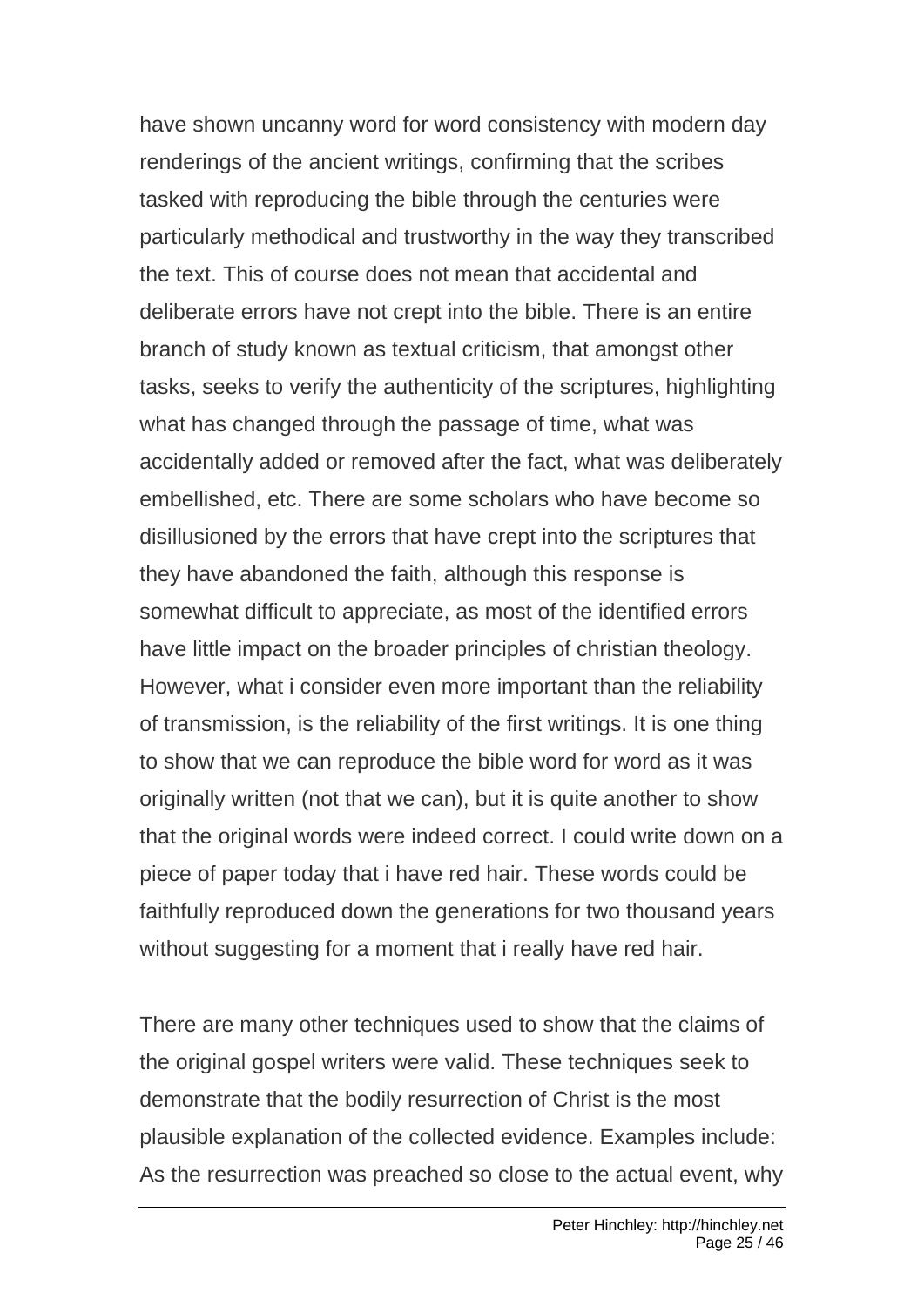did non-believers not recover the body of Jesus to demonstrate that he hadn't risen from the dead? Why did non-believers not challenge those who claimed to have witnessed the resurrected Jesus? Why do the gospels record women as the first people to see the resurrected Christ, when society so poorly respected the opinions of women? Surely, if the story was fabricated, the scriptures would record men as witnesses of the risen Christ. Why do the gospels present the apostles as bumbling idiots? Surely if the story was fabricated the followers of Jesus would have been presented in a positive light? If the resurrection is not real, how do we explain the apparent transformation of these bumbling disciples into brave and focused missionaries who were prepared to die for their beliefs? And so on.

It would take far too much time to systematically challenge each of these points in turn (although there are many good books that do); and besides, this is not the primary purpose of this post. The point is, even if it is not possible to offer strong and sure answers to the questions offered above, even if i can't provide a reasonable explanation as to why the disciples underwent a dramatic change of demeanor, are the absence of suitable explanations sufficient to justify a belief that a man died, lay dead for 3 days, and then rose again? This is the key point i want to address.

The evidence required to support a claim must be commensurate with the scale of the claim. I need little direct evidence that my wife went to the gym today. I know from experience that she attends the gym every Sunday. She left the house wearing gym clothes. She came home smelling a little sweaty. I am not aware of any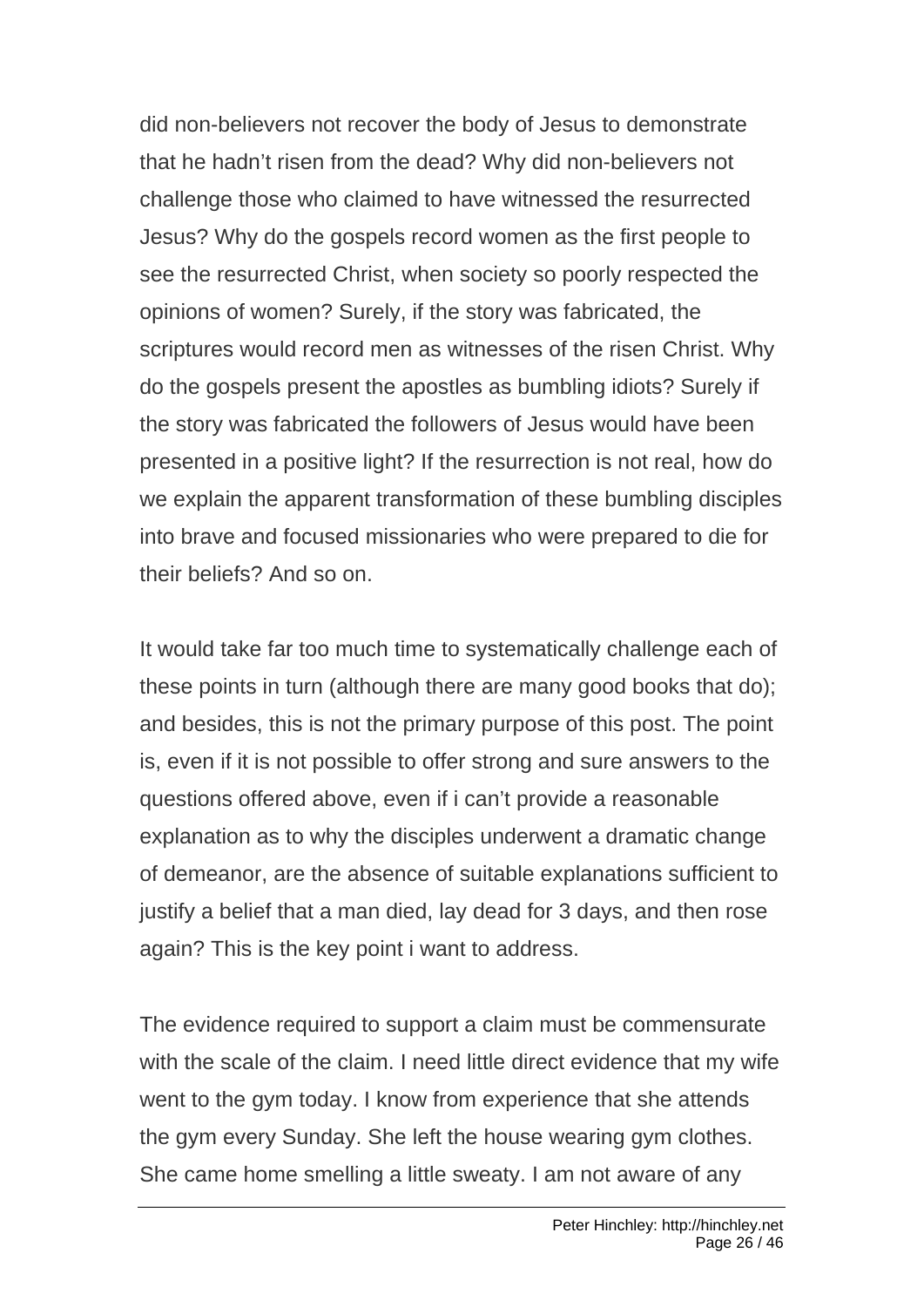reason why she would lie to me about going to the gym. Her behaviour is completely consistent with her character, with her past actions, and with the actions of people that attend the gym daily. Even without other evidence (i.e. the clothes, the sweat), the mere fact that she told me she went to the gym is sufficient evidence for me to believe that she did.

Now if Megan told me that instead of going to the gym she went to the moon, i'm afraid i would not take her at her word. Her statement alone is no longer sufficient to justify the magnitude of the claim. Even if she brought home some grey looking dirt in a bottle. Even if a couple of her friends vouched that they saw her blast off into space. Even if she showed me photos. I'm not going to be easily persuaded. I'm going to need more than that. The claim that in an interval of a few hours on a Sunday morning she somehow went to the moon is so extraordinary that i would need truck loads of evidence before i would believe it. And so it is with the resurrection of Christ.

It is one thing to point to a passage in the book of Acts that states that 500 people saw the resurrected Jesus. It is one thing to ask the question of how else are we to explain the transformation of the disciples. Written statements, and suggestive scenarios, may be considered sufficient evidence when trying to ascertain the plausibility of "everyday" historical events. But the resurrection is not an everyday event. It is nothing at all like Megan attending the gym. It is like Megan claiming to travel to the moon. The evidence that is sufficient to support one claim is not sufficient to support the other. The point is this: i need more, lots lots more evidence before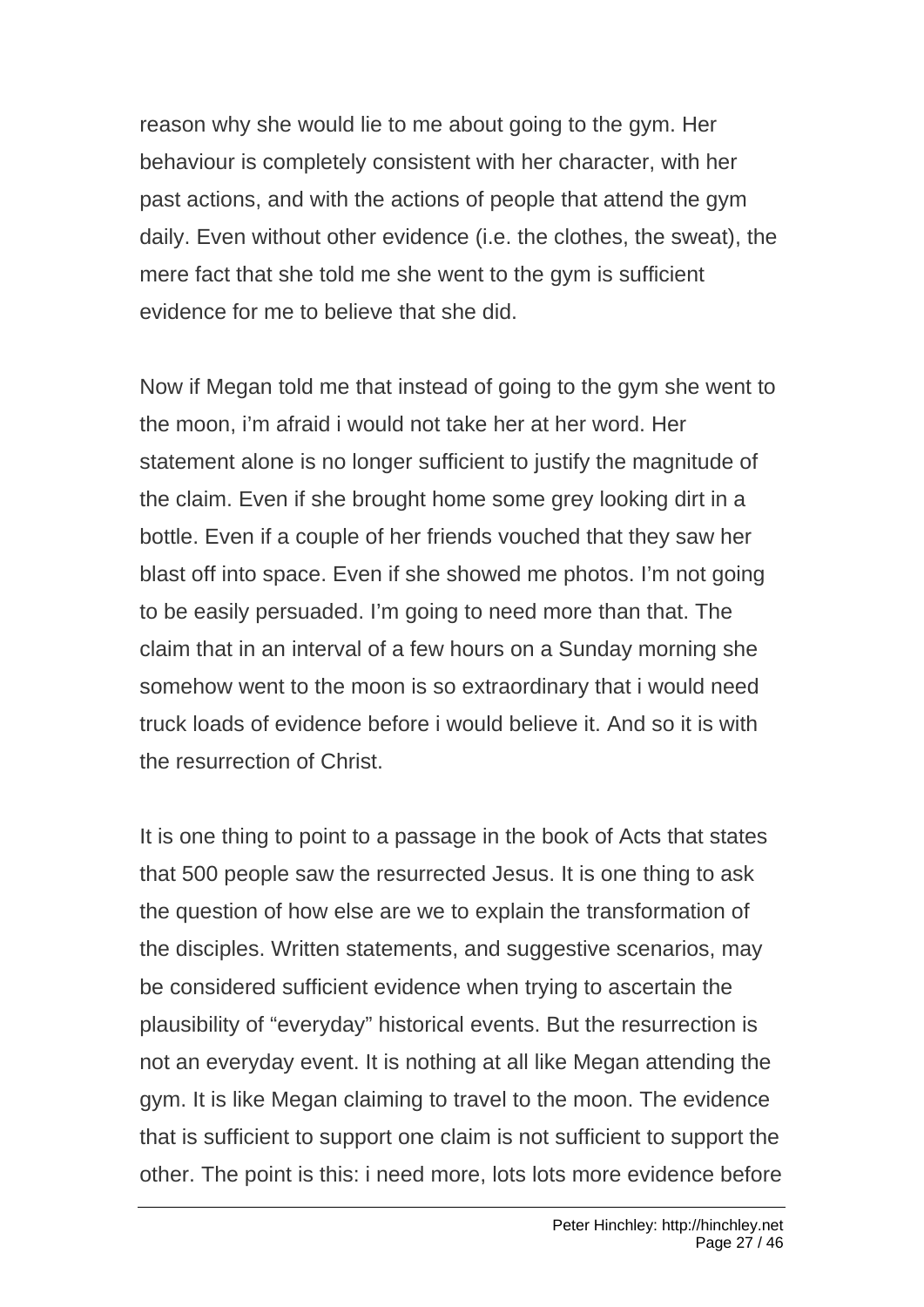i am willing to accept the writings of people that i do not know; writing 2000 years ago in a context, and for a purpose, of which i cannot be sure; writing in a mythical age, where without the benefit of science, and critical rational thought, all sorts of wild fancy abounded. I just cannot accept that these writings, and these writings alone, are sufficient to support a completely miraculous claim, when i, and arguably no one alive today, has ever witnessed the truly miraculous. The bible is "full" of miraculous events. Isn't it strange that these miracles no longer occur; that the events vanish into thin air in the context of an educated and critical society? I need more. Much more evidence to support a miraculous claim.

There are some who may argue that the resurrection of Christ is really not that surprising given that Jesus is God and God can do anything. But this is a cyclic argument. For christianity is dependent upon the resurrection. The only reason christians believe that Jesus is God is because of the resurrection. To claim that the resurrection is evidence that Jesus is God, and then to say the resurrection is possible because Jesus was God is to talk in circles.

One of the primary reasons i am no longer a christian is the mismatch of the scale of the claim and the scale of the evidence as it relates to the resurrection. I am sure many christians would like to think that i left the faith either because i was never really a christian to begin with, or because i don't want to live under the authority of God. This is crap. I have no problem with authority. I have no problem submitting to a real God. My departure from the faith has nothing to do with convenience or self will. I am no longer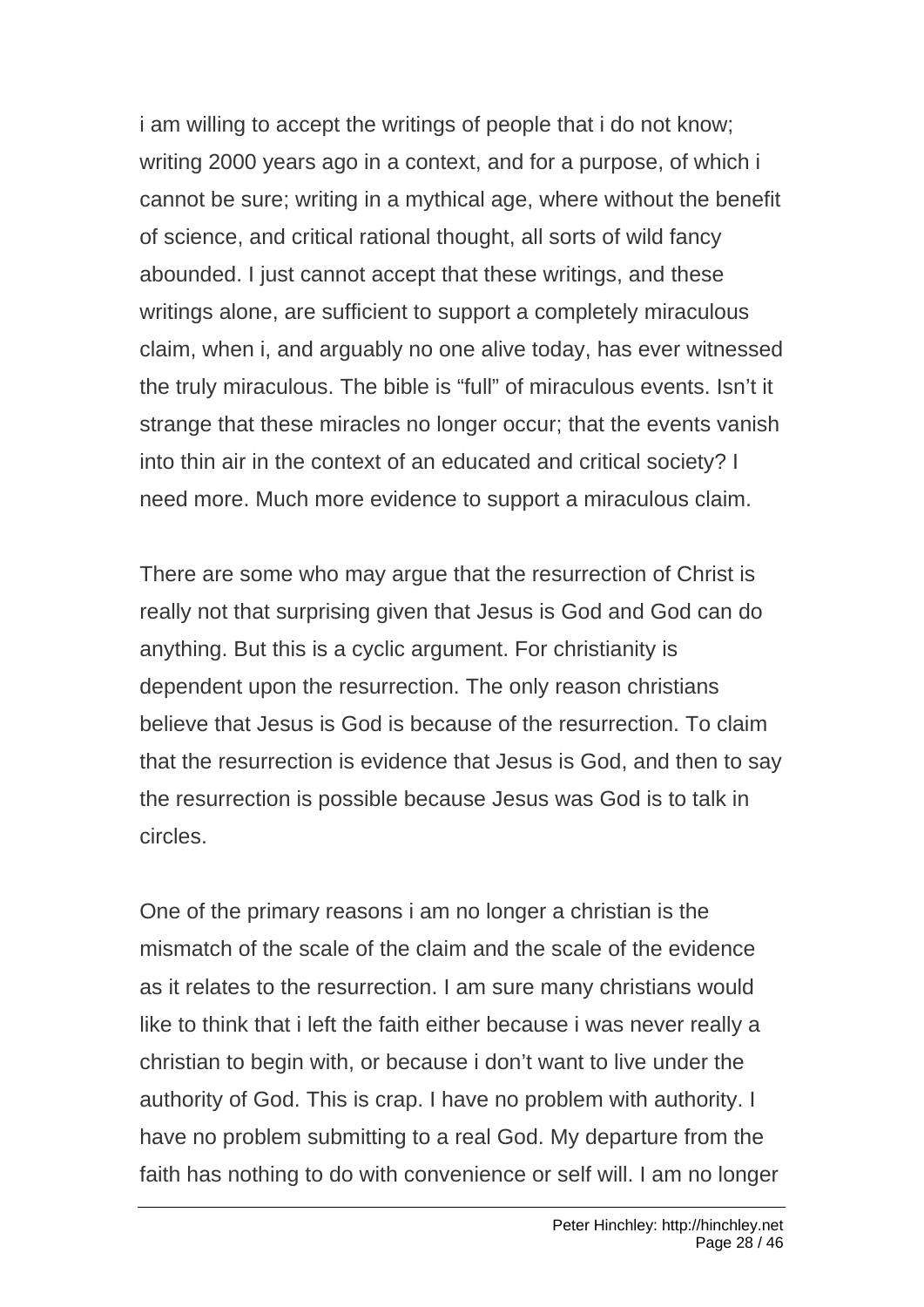a christian for one reason only. I don't see a reason to believe in God. I just don't believe he exists.

This brings me to the topic of hell. To get straight to the point, christians believe that non-christians will spend an eternity without God. What does this mean? It means an eternity without everything that God provides: no love, no compassion, no peace, no refuge, etc. This is hell. It is the anthisesis of everything good. Or to use New Testament terms: it is a place of fire and brimstone and gnashing of teeth. It is utter torment. It is hell. And nonchristians will be there for all eternity. Some may argue that hell isn't really about punishment. It's a bit like heading to the south pole to attend a party, but since you're not on the guest list the host won't let you in, and you have to sit outside in the freezing cold and slowly die; you're not being punished, you're just dealing with the consequences of not being permitted into the presence of the host. You get the idea: the host is God, the party is heaven, and only christians are on the guest list. It's kind of a nice analogy, but i think it is floored, partly because it doesn't really deal with the notion that God, in his role as a just judge, must enforce justice through punishment of the sinful. And in my unbelief, i am apparently rebelling against God, and on the day of judgement, without Christ by my side, i will be exposed to the full wrath of God and thrown into the lake of burning sulfur.

It shouldn't come as a surprise that i have a problem with this. In particular, i see this as unjust. We are told that God is just. This is why he needs to deal with sin. But the major characteristic of justice is the notion that the payment fits the crime. If i am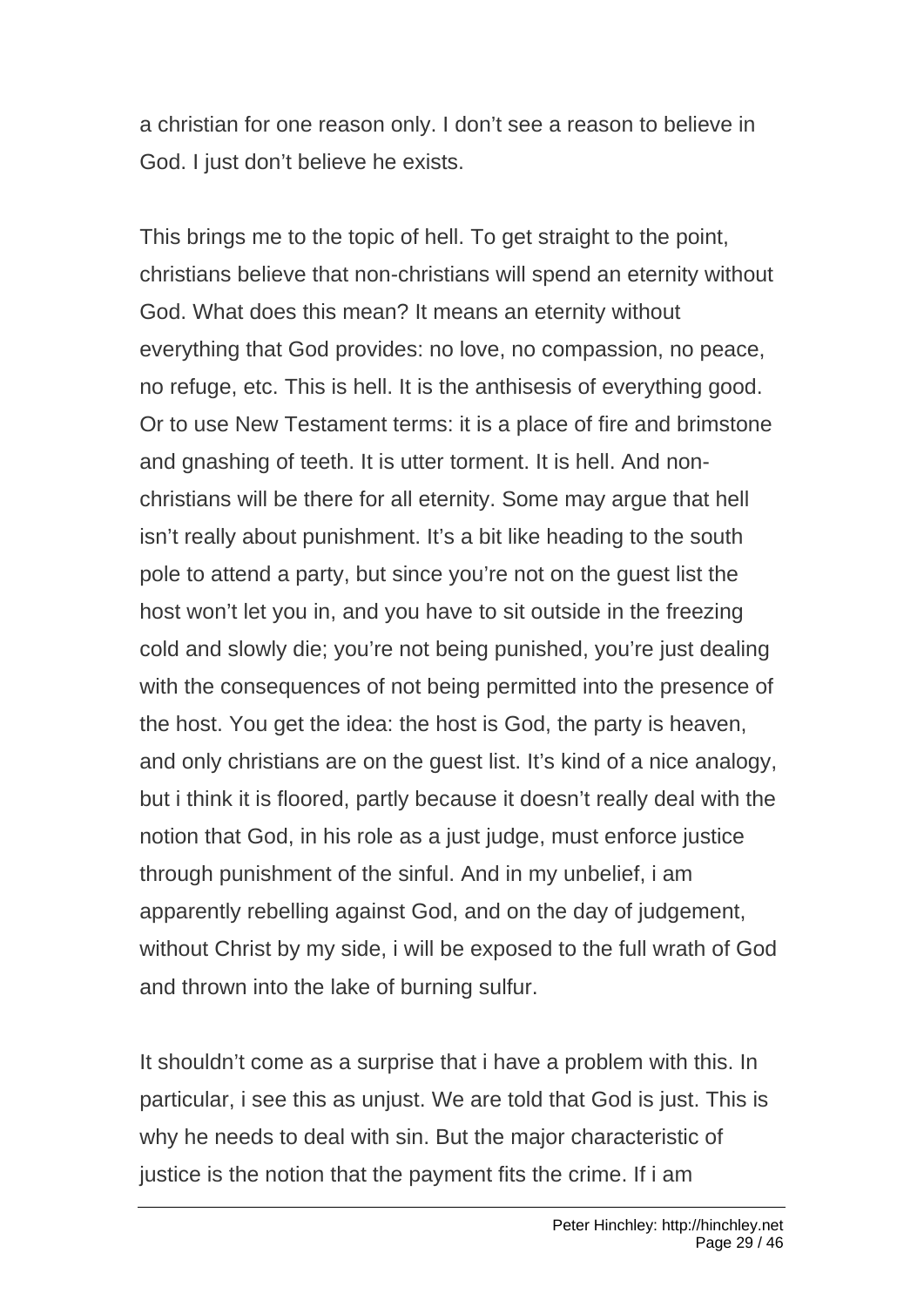sentenced to death after stealing a loaf of bread, you would not say that justice has been served. Similarly, if a court of law sentenced Hitler to four weeks of community service for his role in the Holocaust, you'd say that justice had been subverted. So even if we should argue that i have spent a lifetime in rebellion against God, is eternal punishment a just response? Not 100 years, not a thousand, not a million billion trillion, but an eternity of perfect suffering for a mere 70-80 years of sinfulness. It sounds awfully like chopping off my head for stealing a loaf of bread, only infinitely worse. This is not justice.

You may argue that because God is perfect, that any transgression against him is infinitely great, and therefore reason enough for an eternity of punishment. And yet i'm not convinced that this approach is valid. For i consider justice to center on the nature of the crime, not on the nature of the offended party. Should a criminal receive a greater punishment for murdering an "important" person than a nobody? We would say this is wrong. The crime is murder, and the criminal should be punished independently of the status of the murdered. In a similar vein, i'd argue that my crime toward God is ignorance at worst. And if i should be punished, the nature of the punishment should be based upon the nature of the crime, not on the nature of God. Anyway, what is the root cause of my apparent sinfulness? I don't follow God because i don't believe there is sufficient evidence to warrant belief in his existence. Why should i be punished for all eternity because God hasn't provided evidence commensurate with the claim that he came to Earth, died, and rose from the dead? Why should i be punished if he hasn't made his presence clear? I mean,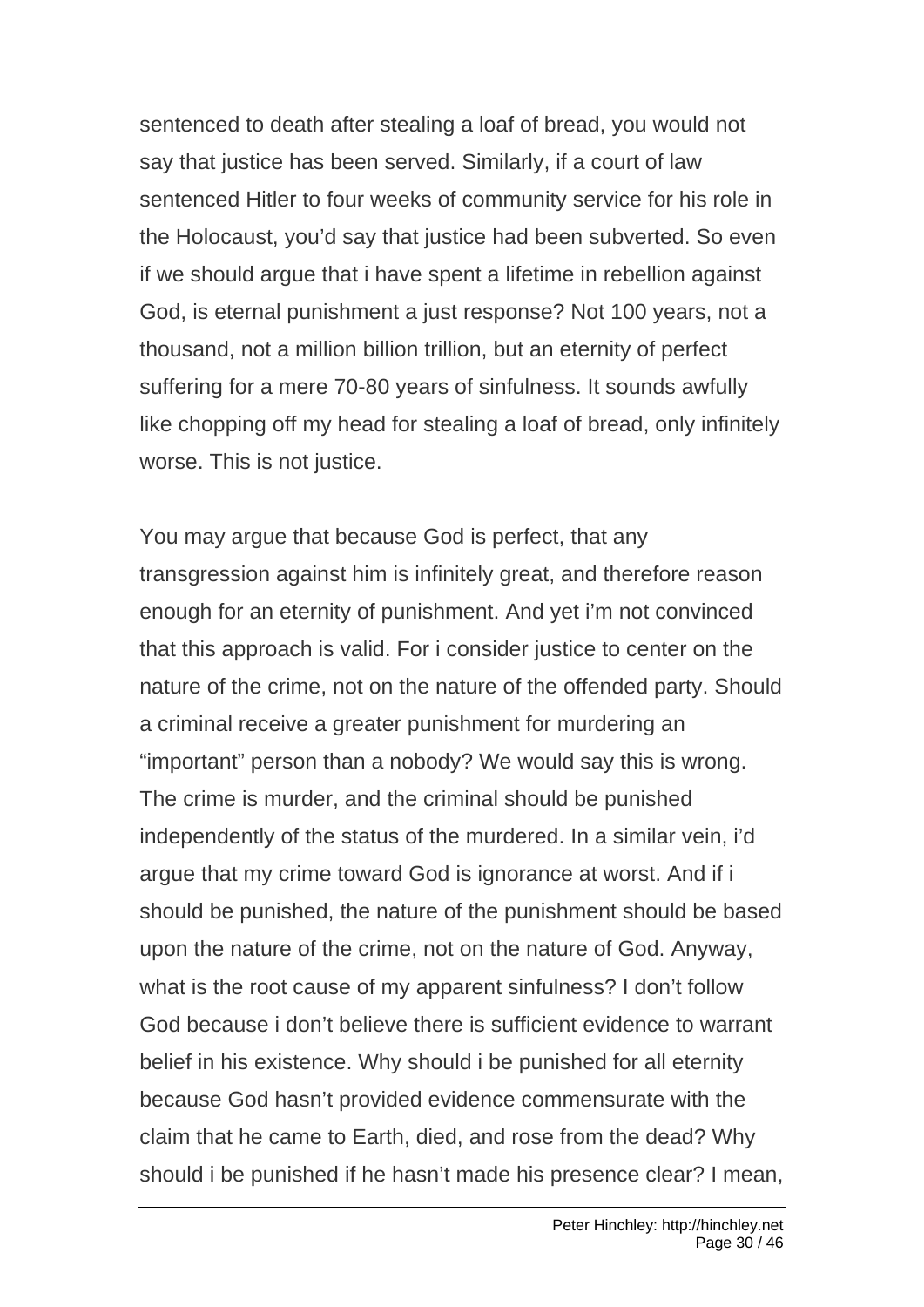what kind of god would punish a person, and punish them for all eternity for failing to be convinced of the miraculous on insufficient evidence? It isn't right. And it's just another reason why i am not a christian.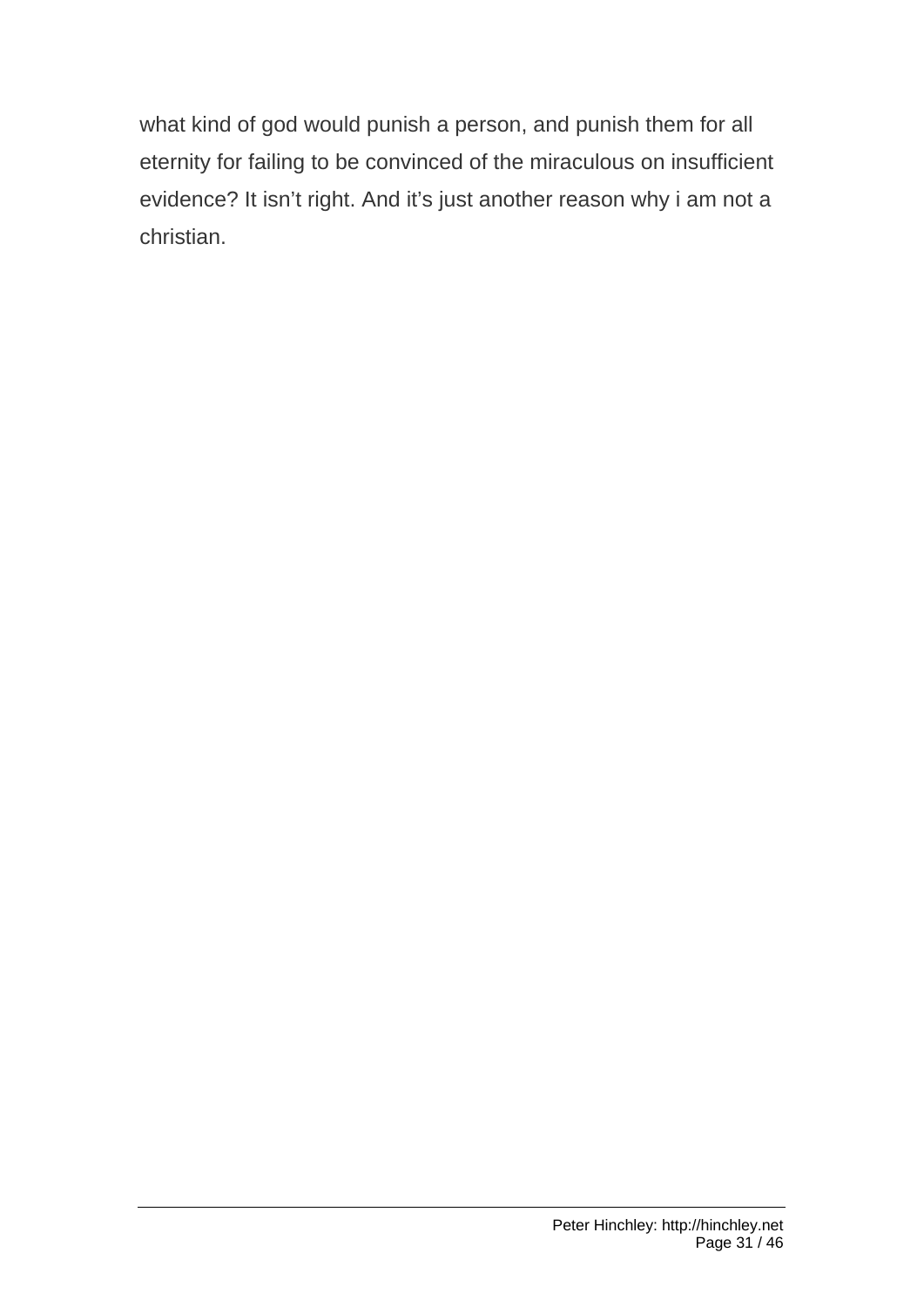## **[Why i am not a christian. Part](http://hinchley.net/2008/3/29/why-i-am-not-a-christian-part-6-the-problem-of-suffering)  [6. The problem of suffering.](http://hinchley.net/2008/3/29/why-i-am-not-a-christian-part-6-the-problem-of-suffering)**

MARCH 29TH, 2008

The world is groaning under the weight of incomprehensible suffering. The extent of this suffering is not always obvious. It is easy to grow comfortable; to consider our present state of existence, however luxuriant, as normal, even necessary; to define suffering as the degradation of the quality of life that we have come to expect, however inconsequential the loss. A person forced to downsize to a one-bedroom flat may cry poor; another, offered a roof and a pillow after years of living rough, may cry for joy. Our perceptions of sufficiency, of necessity, are significantly shaped by our expectations of what we deserve, which in turn is shaped by the experiences we have known. And yet, not all suffering is relative. If we dare to look beyond our own immediate circumstance we will only too quickly confront the realities of objective and universal suffering.

The following is a snapshot from the [World Health Organization](http://www.who.int/whr/2005/media_centre/facts_en.pdf) of global maternal suffering in 2005:

- 529,000 women in the developing world die during pregnancy and childbirth each year.
- The risk of death during pregnancy and childbirth is 1 in 16 in Africa.
- More than 50% of all child deaths occur in just 6 countries.
- 2.2 million women with HIV/AIDS give birth each year.
- 3.3 million children are stillborn each year.
- 46 million children are aborted each year.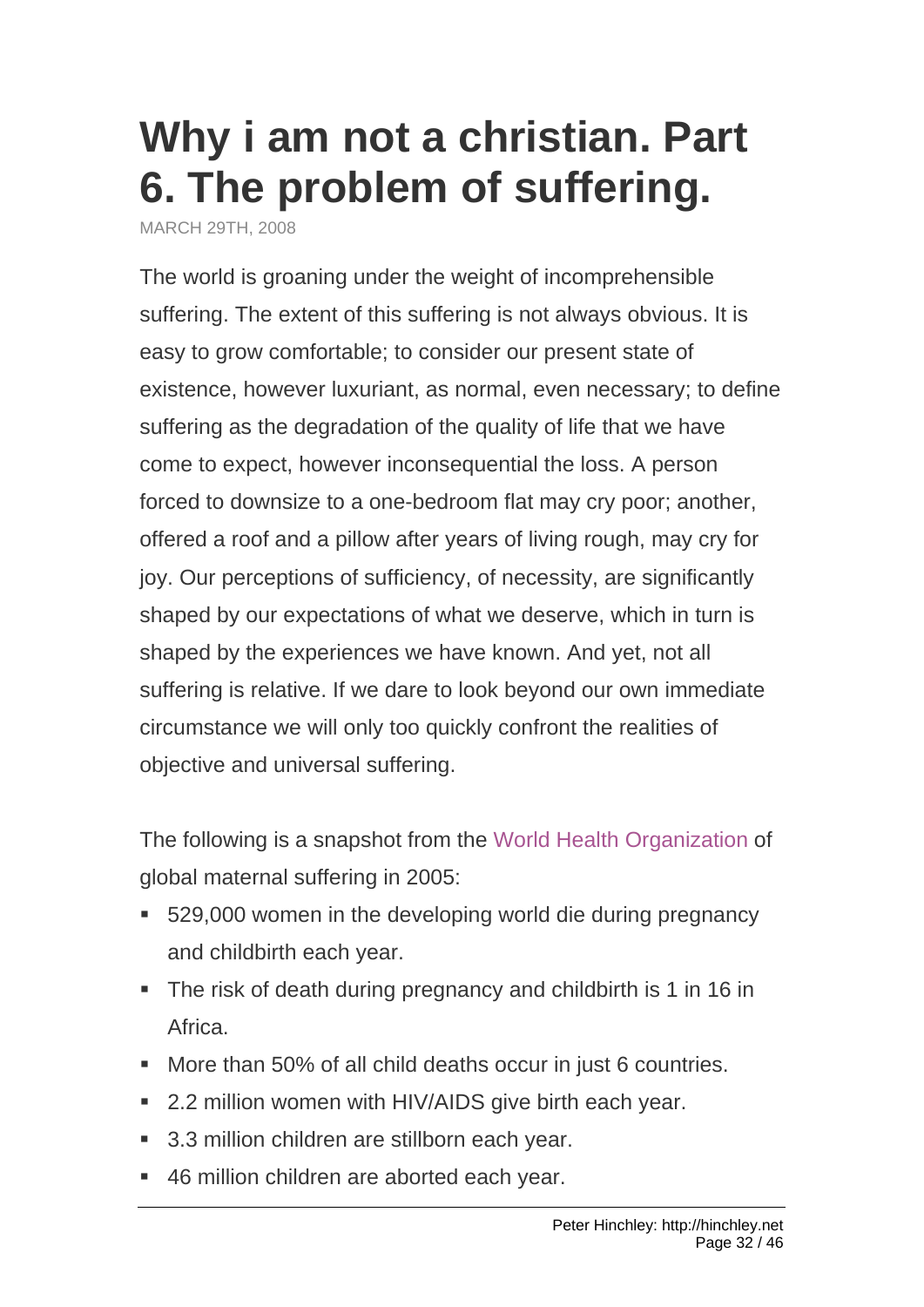And then there is cancer; war; famine; disease; natural disasters; mental, physical, and sexual abuse. We could fill books and libraries with numbers and words that depict a world in pain. And yet at the end of the day these are just scribbles on paper. The statistics do little to portray the damage, the immense personal trauma, that befalls those that suffer.

An obvious question follows: How is this possible? How can a God that is all knowledgeable, all-powerful, and all loving, allow us to suffer? This dilemma is referred to as the problem of evil or the problem of suffering.

If God knows everything, he knows our present suffering, and even before he created us, he knew of the suffering that we would endure. If God is all-powerful, he could end our suffering, or he could have created us in a way that avoided suffering. And if God is all loving, he would want to keep us from suffering. The mere presence of suffering in the world suggests that at least one, and possibly all, of these claims about God are invalid.

The attempts made by christians to respond to the problem of suffering are referred to as theodicies. Perhaps the most popular theodicy is that of "free will"; the idea that God did not want us to be robots, he wanted us to have freedom, the freedom to choose or reject him, and so he gave us free will, and an unavoidable consequence of free will is that we hurt one another and hurt ourselves.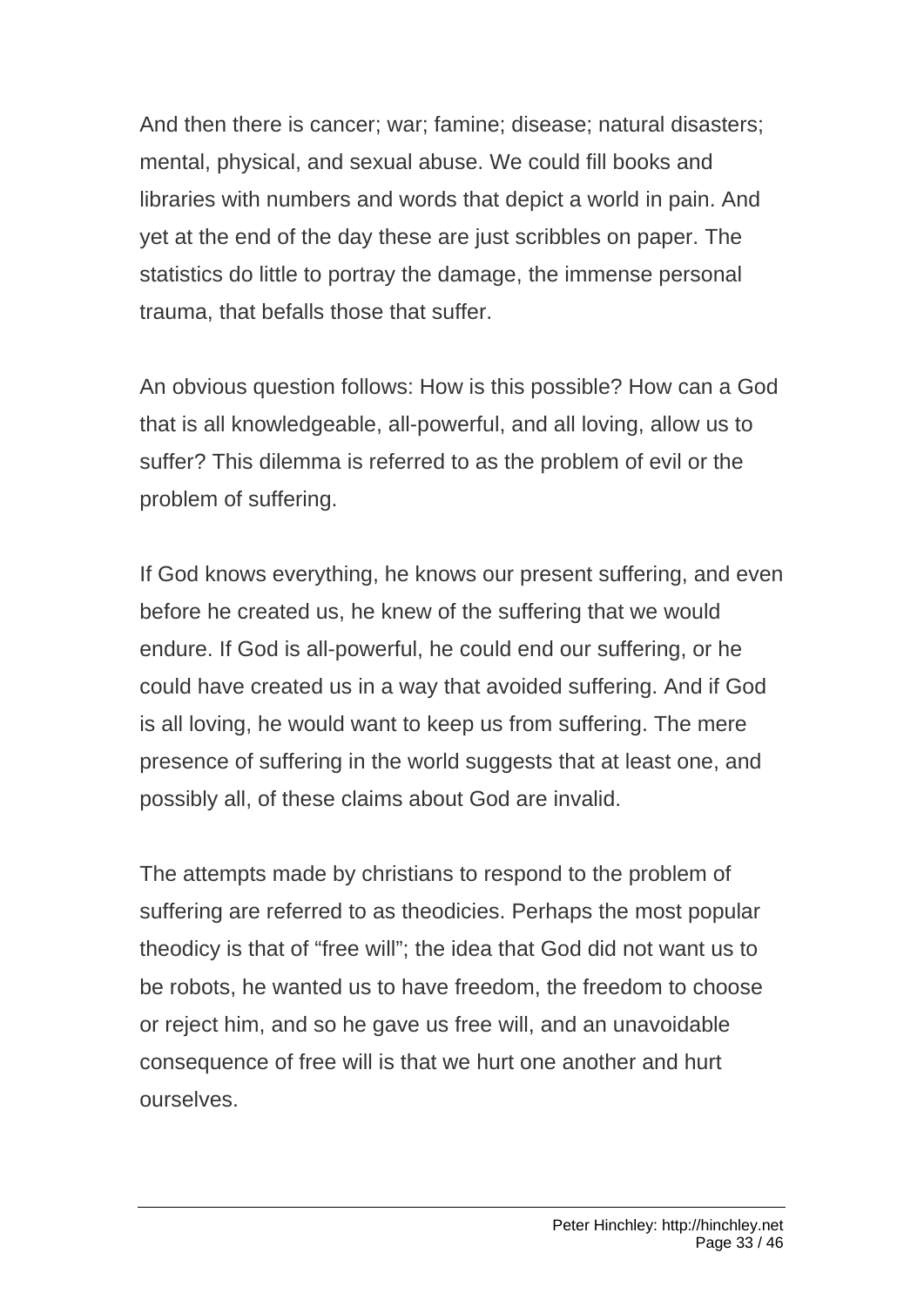Unfortunately, this argument misunderstands the notion of free will. No one has complete free will. Sure, i can make a choice to sit or to stand, to drink water or beer, but i am not free to choose to hover. As much as i would like to hover two feet above the floor, i cannot. I cannot go without sleep for a month, run at the speed of sound, or travel backwards through time. There is much that i am not free to do, but i still consider myself to have free will. It would seem that God has created us with a subset of freedoms (i.e. i can run but i cannot fly). The point is, i could still have the freedom to love God, the freedom to choose him or reject him, without necessarily needing the freedom to inflict pain on my fellow humans. Why didn't God leave off the freedom to hurt? For those of you not convinced by the argument, consider this: christians believe that they will freely worship God in heaven, yet they also believe that there will be no suffering in heaven. This clearly suggests that free will and suffering are not contingent; i can have one without the other. If this is possible in heaven, then why not on Earth? Finally, the argument of free will makes no attempt to explain the suffering that is experienced as a result of natural disasters: fire, flood, drought, earthquake, tornado, tsunami… how does my freedom to choose God explain why nearly 250,000 people died in the boxing day tsunami?

You may say that we deserve suffering. You may argue that natural disasters are actually a result of our rejection of God. In fact much of the old testament takes this perspective. When Israel followed God they prospered. When they turned their back on God they suffered. And yet the principle that punishment follows sin is clearly unsustainable. For our common experience tells us that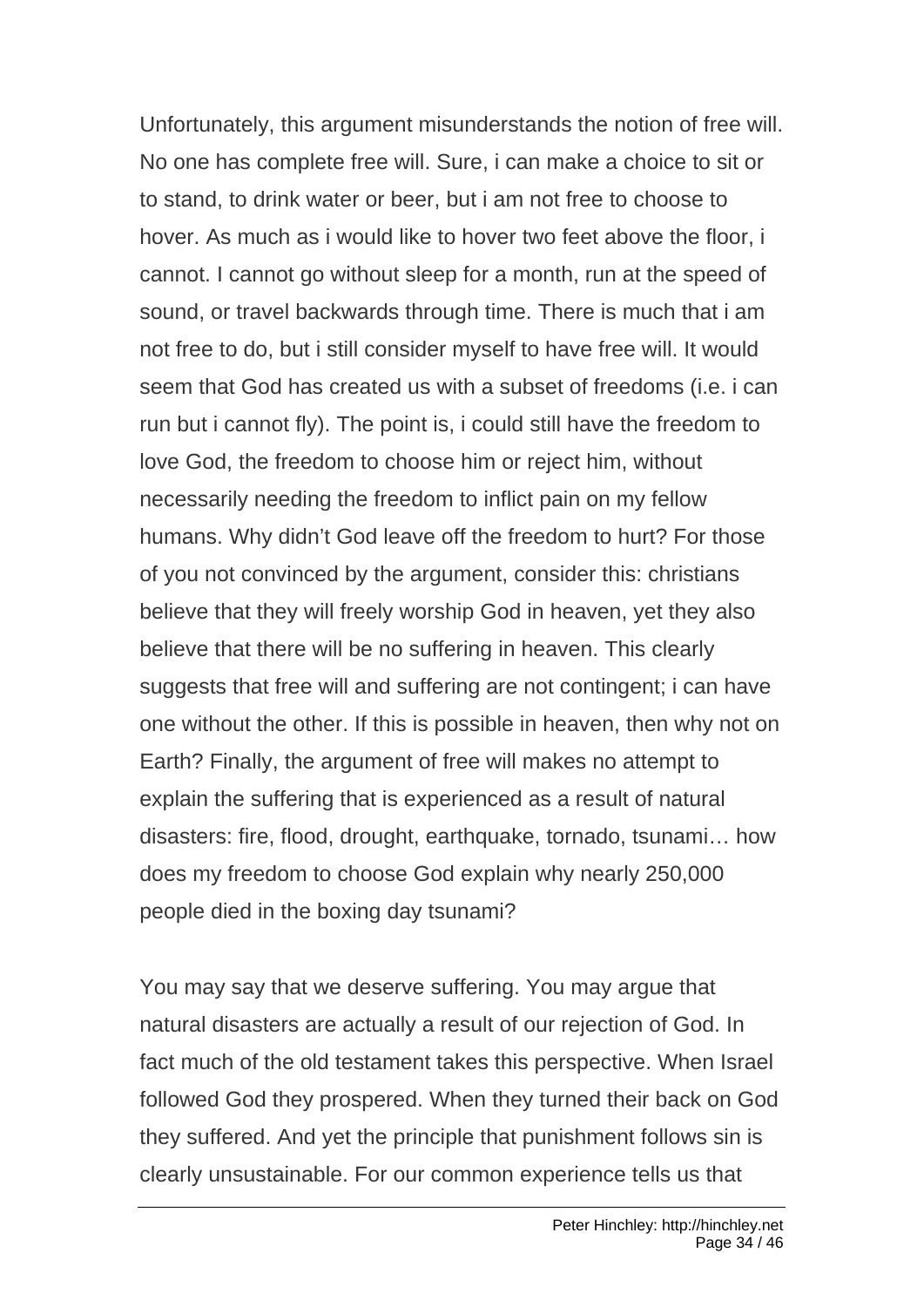suffering is not distributed fairly. Evil people do not always suffer in accordance with their deeds, nor are the loyal always blessed. Are we to suggest that the incredibly high infant mortality rate in Africa indicates that Africans are more deserving of punishment than Australians? That is absurd. Furthermore, if pain and suffering were really a direct result of God punishing us for our sinfulness, then arguably we should not try to help those in pain, for to do so would be to undermine God's will. This is clearly absurd.

Another common theodicy is that suffering is good for us. To paraphrase a statement from C.S. Lewis: suffering is like the chisel blows of a sculpture forming a beautiful work of art. The pain refines us. It makes us better people. This argument sounds rather poetic, but try explaining that to the 3.3 million still born children each year, or the 100,000 newborn babies that die of malaria. Where is the opportunity for refinement in arbitrary infant death?

You might argue that although we suffer in this life, there will come a time when God will wipe away the tears of the faithful; a time when he will banish all sickness and pain. And yet, even if true, this argument does nothing to explain present suffering. Imagine if i saw you by the side of the road, injured, bleeding, and barely conscious, only to say, hey, i'll be passing through here again early next week, if you're still here, i'll stop and help you out. My promise of future compassion does nothing to address your present pain. My decision to delay assistance is not commendable, or even acceptable; it is pure evil. Shouldn't we consider God's behaviour in similar terms?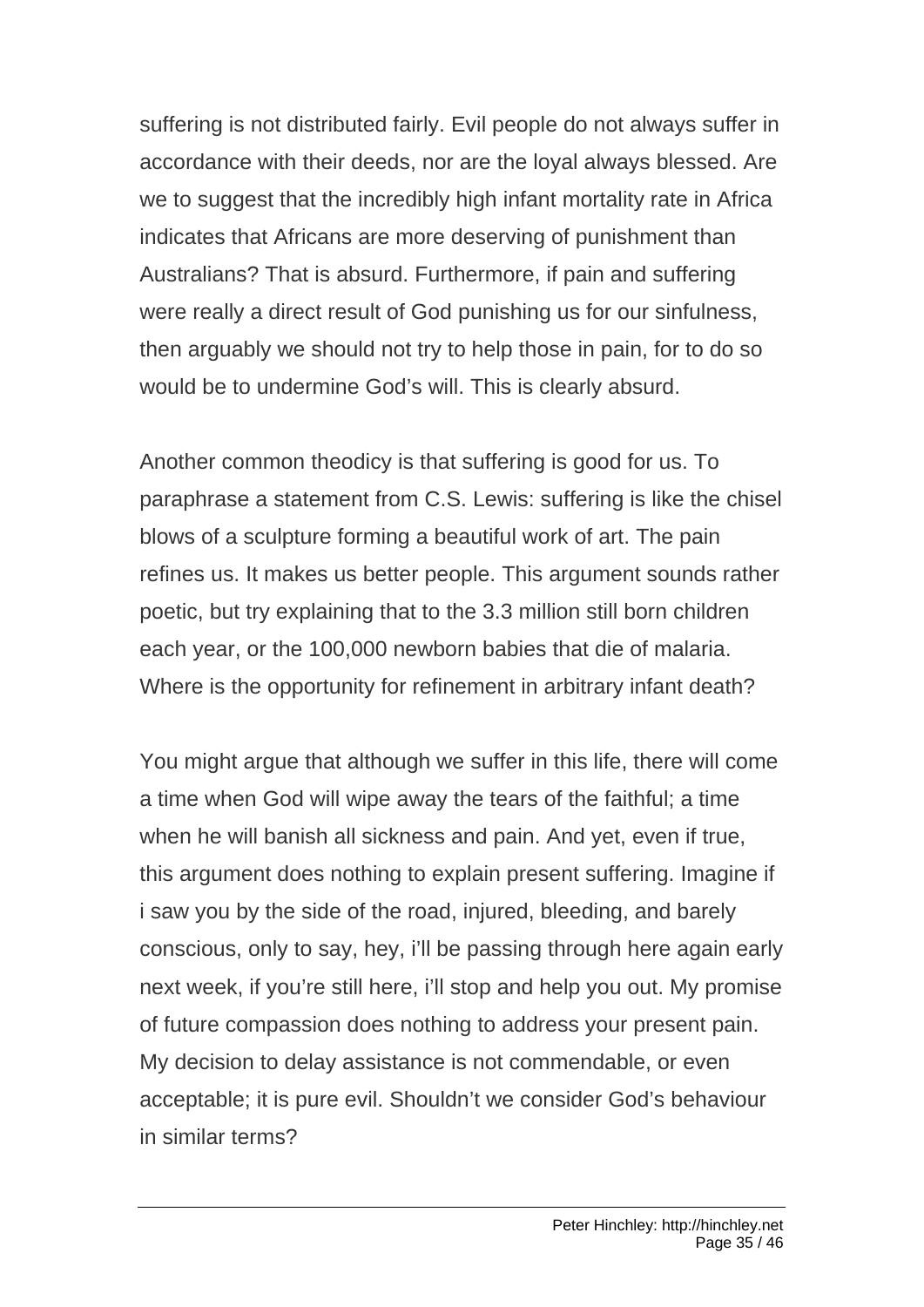Although there are many other arguments raised against the problem of suffering, i'll end this post with the typical christian "fall back" position: it's all a mystery. In other words, yes, suffering sucks, and yes, i cannot understand it, but who am i to understand the enormous mind of God? We just need to trust him. For he loves us perfectly and we must be humble enough to admit that his plans for our lives are beyond our fickle minds. We must trust that he is constantly working in our lives to bring out the best in us. But if God is simply one big mystery; if we cannot understand his plans, his purpose, and his methods, then how can we possibly say that God is good? How can we justify his love for us? Our daily experience suggests that he does not love us. How do we know the invisible love of God so clearly and yet explain away the evervisible reality of wanton suffering as just a wonderful mystery? I guess there is no limit to the fanciful explanations used to maintain the belief in an image of God that is at complete odds with our daily experience.

So which is it? Is God not all knowledgeable? Not all powerful? Or does he really want us to suffer? There is only one other explanation: he doesn't exist.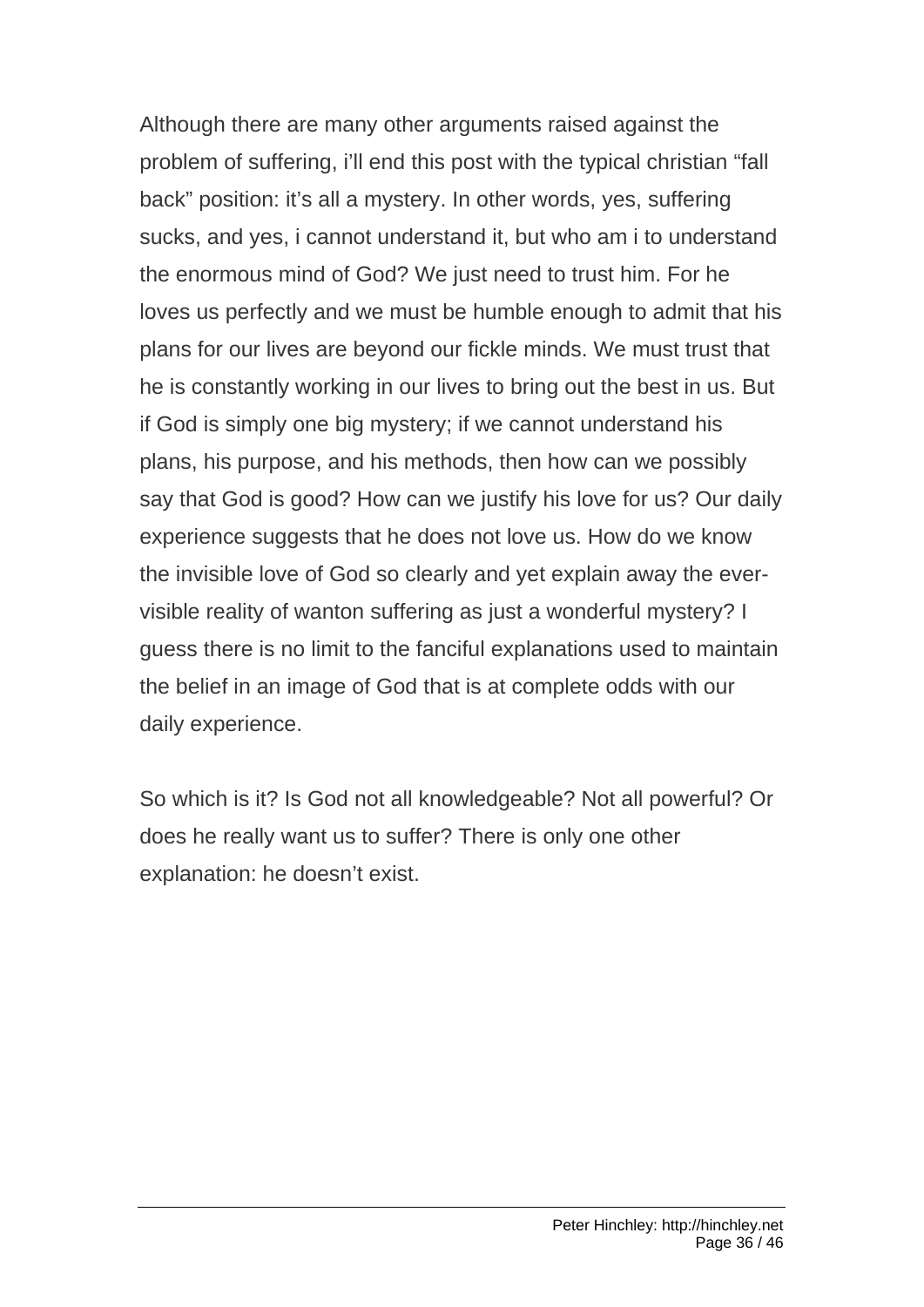## **[Why i am not a christian. Part](http://hinchley.net/2008/4/13/why-i-am-not-a-christian-part-7-the-summary)  [7. The summary.](http://hinchley.net/2008/4/13/why-i-am-not-a-christian-part-7-the-summary)**

APRIL 13TH, 2008

In this series i have discussed a number of the reasons why i am no longer a christian. I have not attempted to write a definitive work. I simply wanted to provide an overview of the key obstacles that stand in the way of my belief in God.

In the [first post](http://hinchley.net/2008/02/10/why-i-am-not-a-christian-part-1-the-absurdity-of-the-gospel) i talked about the absurdity of the gospel. It simply does not make sense that the punishment of an innocent party in lieu of the guilty serves to redeem the guilty. I simply do not understand how the death and resurrection of Jesus Christ absolves my own selfish rebellion. The punishment of the righteous for crimes they did not commit is not justice. It is nonsensical. We are to believe that God's punishment of himself, to satisfy his own desire for justice, somehow makes us worthy of knowing him. I challenge anyone to rationally explain how this works.

I argued that although "free will" allows us to make choices about our day to day actions, we do not ultimately have the freedom to choose a sinless life; although specific acts of sin are preventable, the very concept of sin is not. As such, it can be argued that God has made us in such a way that sin, and hence the fall of mankind, was completely unavoidable. And yet, through the punishment that ensued the inescapable entrance of original sin, we suffer for that which we could not and cannot control. The world is bursting at the seams under the weight of God's punishment. Every day we suffer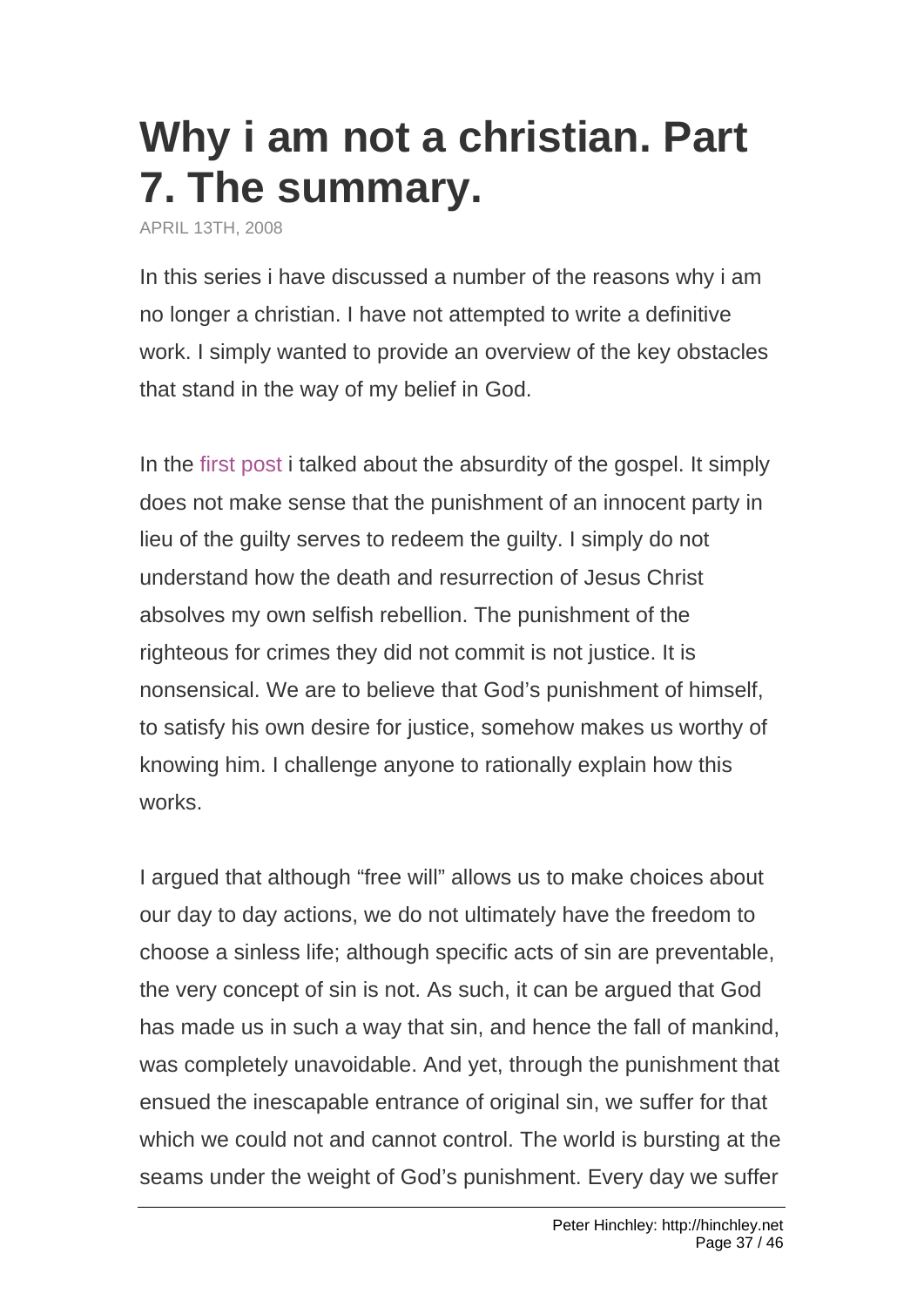the burden of disease and dysfunction that are the consequences of an insurrection that we were powerless to prevent. I do not believe that God's plan to save us makes a wrong right. God cannot be lauded for rescuing us from death when he is responsible for the sin that leads to death.

Finally, i touched upon the negativity of christian theology; a theology that proclaims the idea that God is perfect and we are worthless. This is not a message that builds people up. It is not a message that rehabilitates. It reminds me of the infamous scientology survey: on approaching the church of scientology you will be asked to complete an innocuous questionnaire. Upon review you are told that your answers testify to your almost complete inner corruption. Fortunately you came to the right place; only "they" know how to make you right. With your sense of self worth diminished, and your confidence in tatters, you sign up. Christianity is no different. What more encouragement do you need to join the fold then to be told you will burn in hell for all eternity if you do not follow Christ?

In the [second post](http://hinchley.net/2008/02/11/why-i-am-not-a-christian-part-2-the-watchmaker-analogy) i challenged the watchmaker analogy (the argument that claims that if the design of a watch implies a designer, it would therefore seem obvious that the entire universe, infinitely more complex than a silly old wristwatch, must also have a designer, and that designer is God).

I need to point out that the weakness of this particular argument is not an actual reason why i am not a christian. The argument is just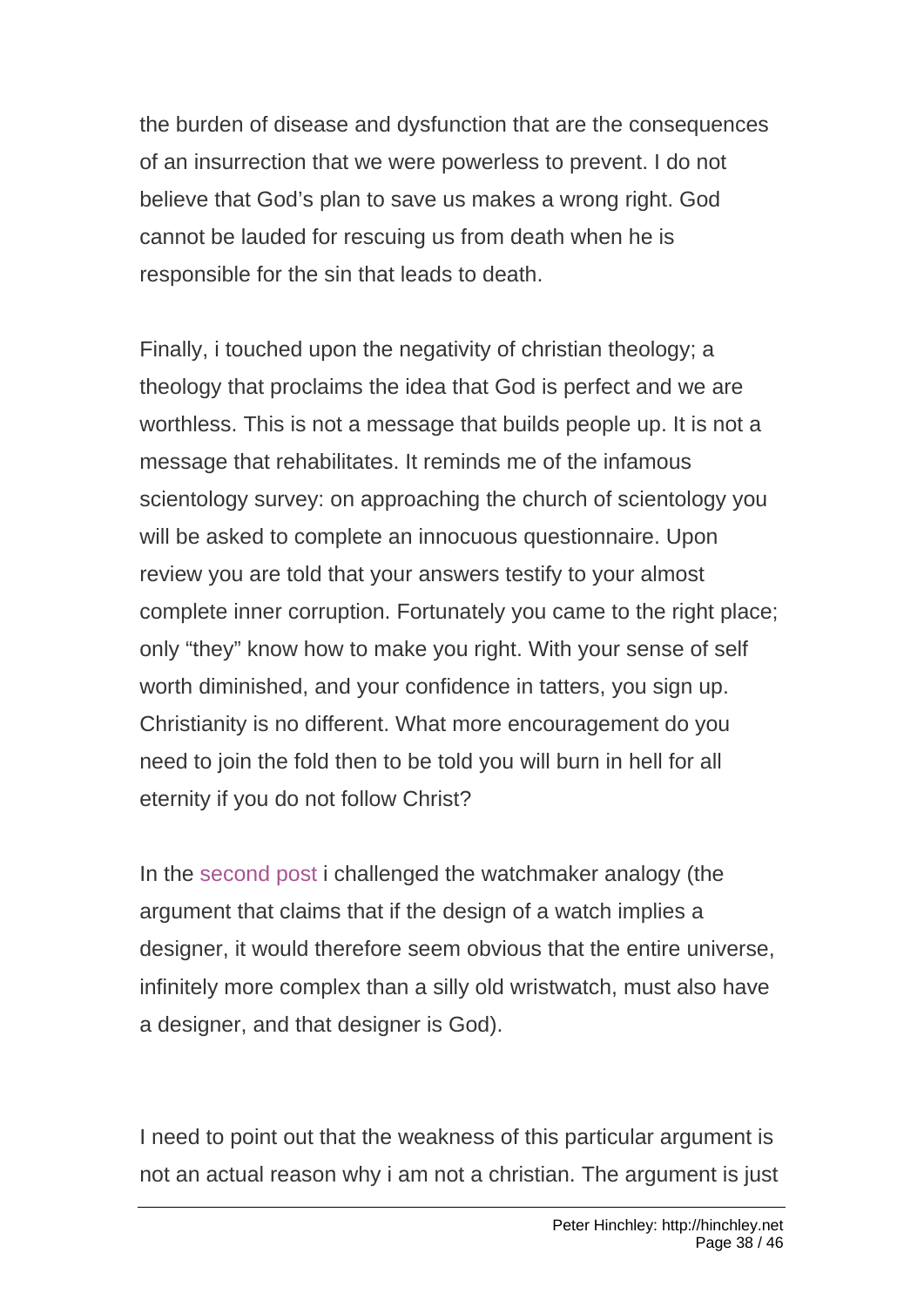an example of an almost countless number of nuanced philosophical propositions that seek to prove the existence of God. These arguments, and the counter arguments, and the counter countered arguments, are typically nothing more than confused rhetoric tripped up on definitions and leaky premises that ultimately do nothing to provide us with any certainty on the existence of God. With that said, i couldn't pass up the opportunity to provide my own rebuttal of the watchmaker analogy.

I attempted to show that the introduction of God to explain the existence of a complicated entity (i.e. our universe), only gives rise to an even more complicated entity (i.e. God) that needs explanation. If it's possible to assert that God has always existed and doesn't need to be created then i cannot understand why (philosophically at least) the universe could not always have existed.

I then proceeded to explain how science offers an idea in support of an ever-existent universe, or should i say, never ending sequence of oscillating universes. This is not to say that science has proposed anything more than just an idea; however, the mere recognition of reasonable alternative explanations for the creation of the universe is sufficient to relegate the watchmaker analogy to just another "idea" and not a justifiable "motive" for belief. In other words, although arguments, such as an oscillating universe, or the anthropic principle, do not disprove God, they do discredit any attempt by christians to prove the existence of God. And without positive proof, i argue that we need to fall back to a default position of non-belief. As a side note, there is one clear difference between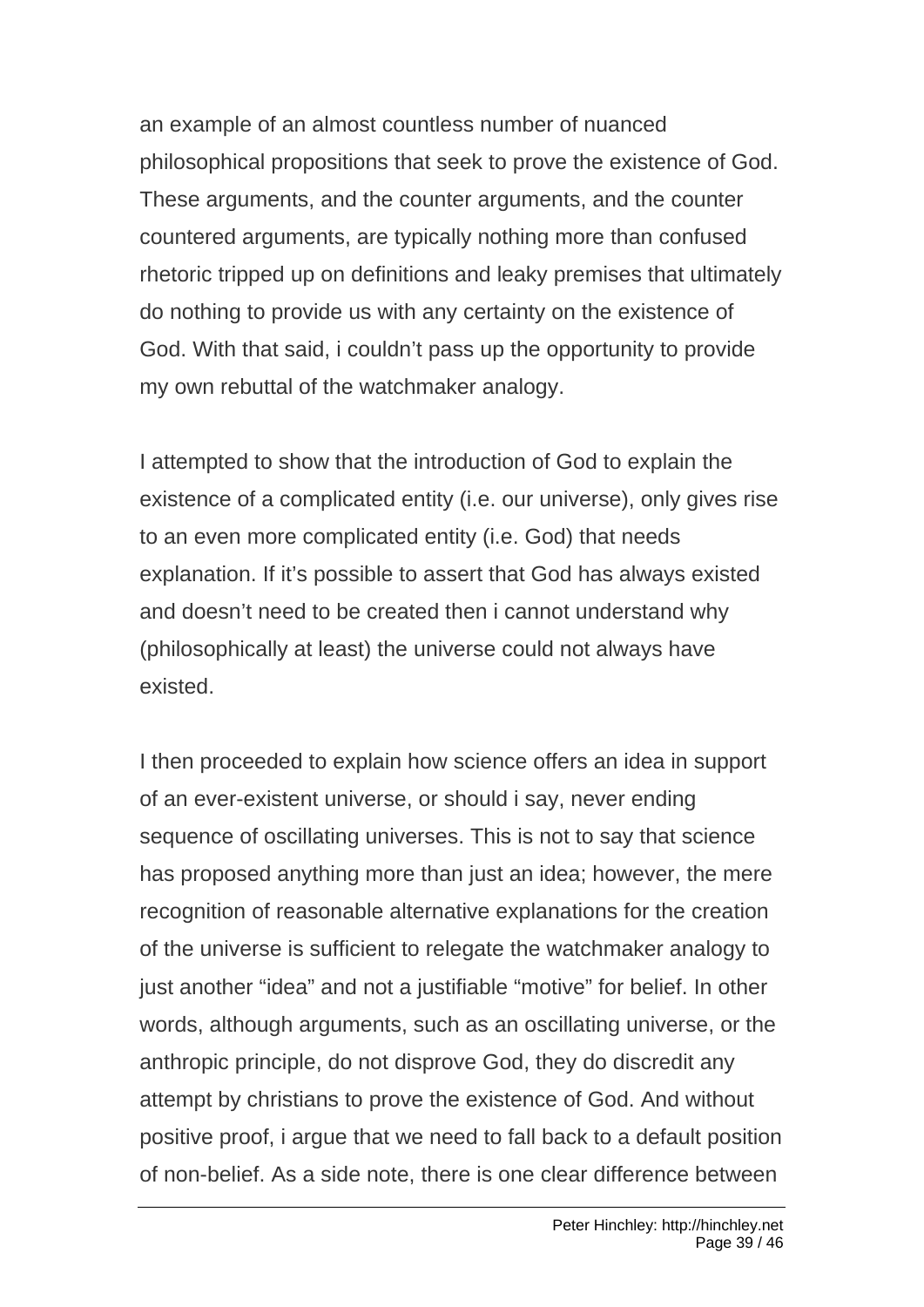the theological claims of creation and scientific claims: the latter is based on tangible and reproducible measurements resulting from the study of the world in which we live; unlike the former which is based on nothing tangible, nothing reproducible, and certainly nothing measurable.

In the [third post](http://hinchley.net/2008/03/02/why-i-am-not-a-christian-part-3-other-religions) i discuss the idea that people of all religions typically use the same reasons to justify their beliefs. It should be clear that if two people of different religions are arriving at different conclusions about the nature of God, and both use the same arguments to support these mutually exclusive claims (i.e. personal experience, prayer, divine knowledge, etc), then the arguments cannot be sound, as a sound argument cannot support mutually exclusive outcomes.

I also argued that the apparent universality of religion (i.e. a persistent belief in the concept of God across time and culture) does not demonstrate the existence of God. I explained that the human drive to understand the numinous and to embrace the mystical does not for a moment suggest that God exists, and as with all broad spectrum human character traits, there is strong reason to suggest that our predilection for religion is rooted in our evolutionary past.

In [part 4](http://hinchley.net/2008/03/09/why-i-am-not-a-christian-part-4-prayer) of the series i note that through the act of prayer christians are clearly asserting a belief in a theistic god that is willing to actively involve himself in worldly events. It is hopefully clear that a belief in an interventionist god demands that science and religion are in conflict. For as soon as you acknowledge the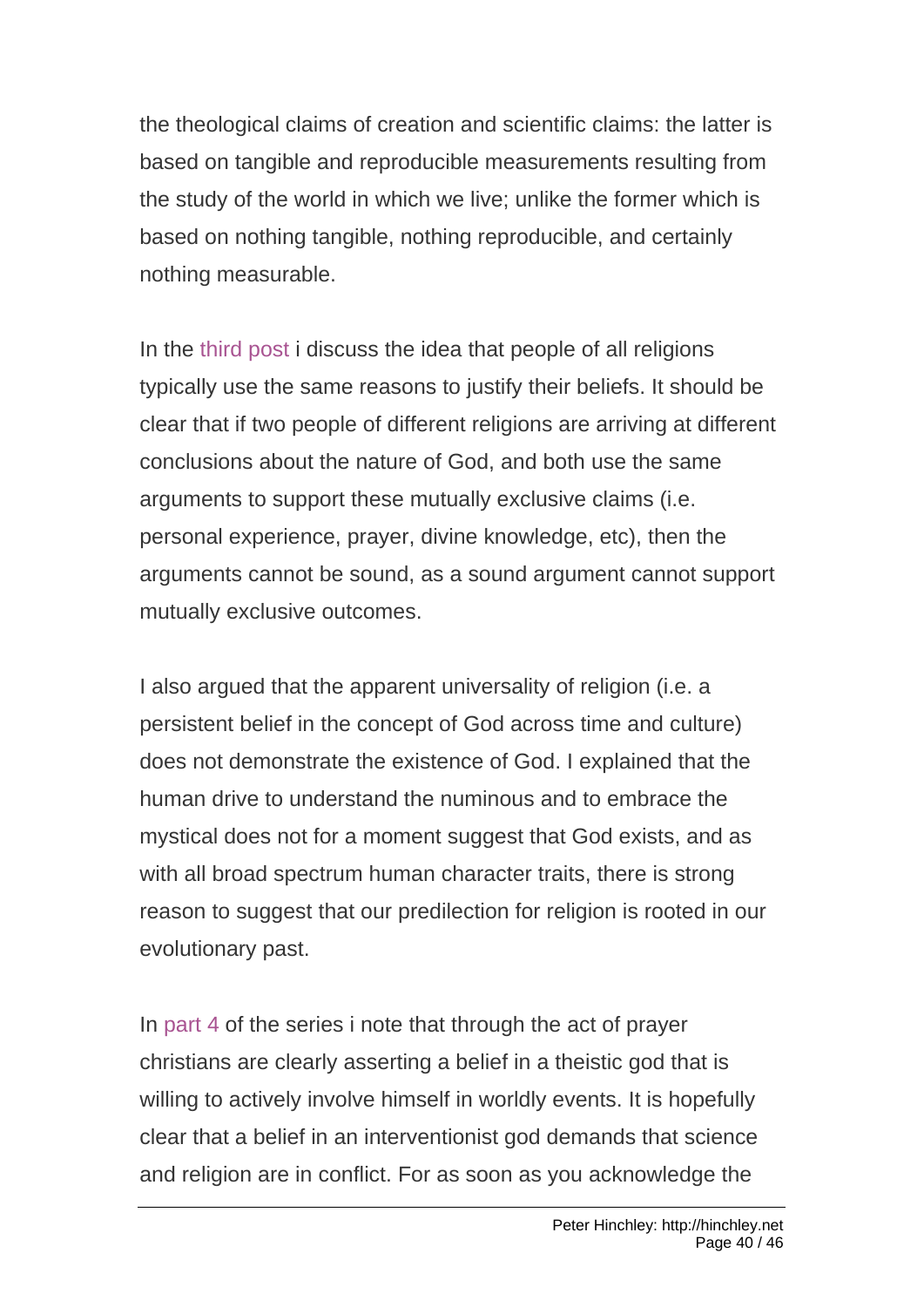existence of an interfering god, you must admit that the interference can be observed, and at this point, you provide science with the opportunity to study that interference.

I proceed to highlight a number of issues relating to prayer including why we even need to ask God for relief from suffering and hardship if he is a loving God and already knows our thoughts.

However, the pinnacle argument against prayer is that we can never actually tell if our prayers are answered. If we observe no results, we can claim that our prayer wasn't consistent with God's will. If we observe some result, but not what we expected, we can claim that God knows better than we do, and is working out his divine purpose in our lives. And finally, if we observe the results we expect, we can claim whole heartedly that God has indeed responded to our petitions, although we actually have no way of demonstrating that the apparent response was not sheer coincidence; a case of the world just working itself out. For this is the problem: all answered prayer is self-limiting; the only prayers that are ever "answered" are those that seek outcomes that could occur by natural means. For example, we get the promotion at work, our sick friend gets better, etc, but you will never see an amputee re-grow a missing limb. A truly miraculous response to prayer, which would clearly put the nail in the coffin of atheism, is nowhere to be seen.

In the [fifth post](http://hinchley.net/2008/03/16/why-i-am-not-a-christian-part-5-the-scale-of-the-claim-and-the-justice-of-hell) i discuss two topics. Firstly, i explain why i consider there to be insufficient evidence to support a belief in the bodily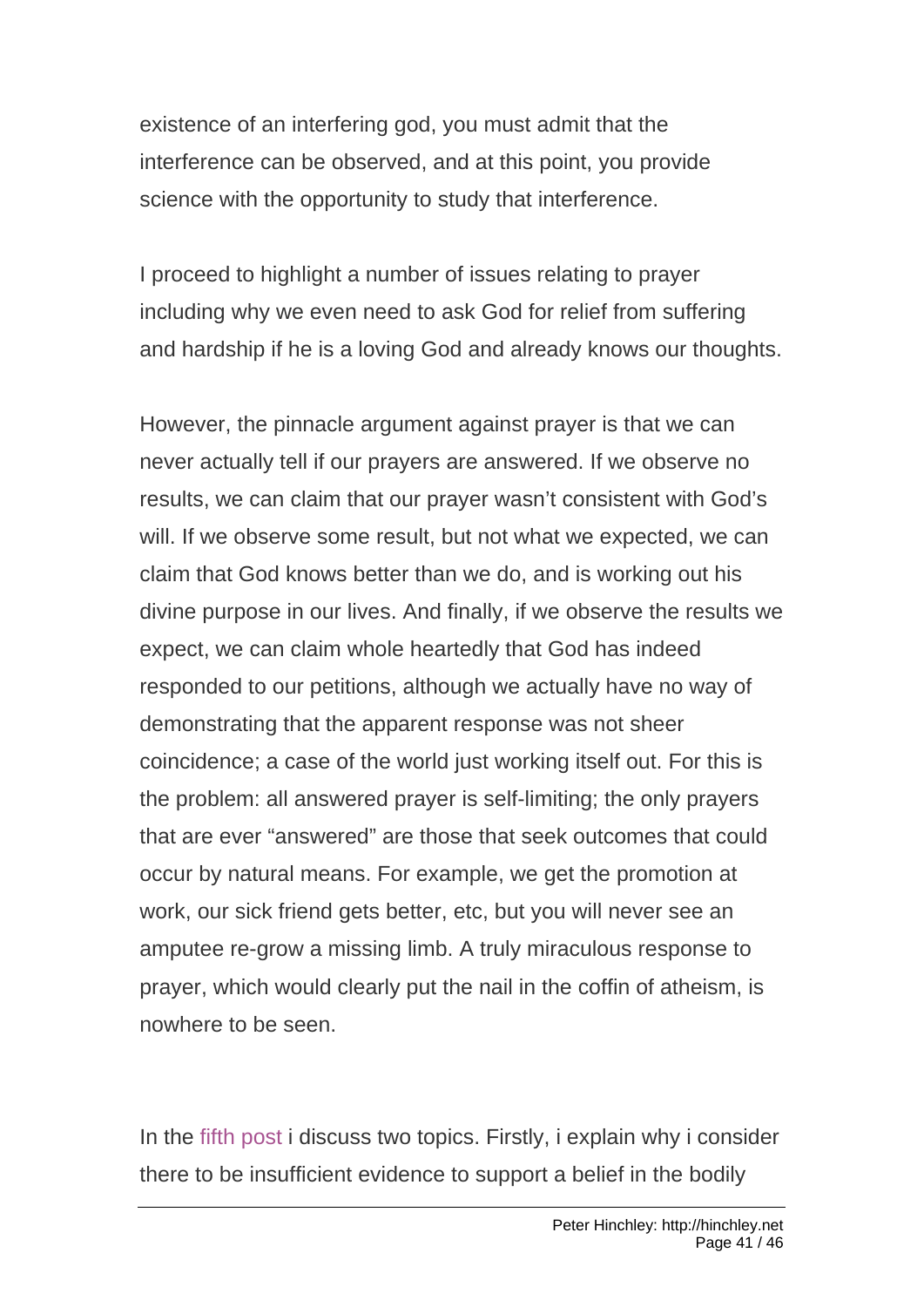resurrection of Christ. Secondly, i explain why i consider the eternal assignment of non-christians to hell to be irreconcilable with the concept of a just god.

I challenge the idea that many books of the bible were really written independently (a state referred to as multiple attestation). They may be written by different authors, and at different times, but the authors have drawn on a common body of understanding, not just explicitly, as Matthew and Luke reference Mark, but implicitly in the way the writings represent an already agreed and respected account of events.

With respect to the extra-biblical references to the resurrection, i do not regard these accounts as particularly revealing. An historian is like a reporter. They report what they see and hear in the community. They are not oracles of truth. In recording the occurrence of a particular event, an historian, or other social commentator, is not necessarily lending weight to the notion that the event actually occurred. They are simply recording what others purport to have occurred.

I then proceed to discuss the greatest obstacle i have when it comes to accepting the resurrection of Christ. The evidence available in support of the resurrection is not sufficient to justify acceptance of the miraculous. Let me generalize: the evidence provided to a claim must be commensurate with the scale of the claim. I would not be willing to accept the word of my wife or her friends if she claimed that she travelled to the moon. I'd need more than verbal or written confirmation before i was willing to accept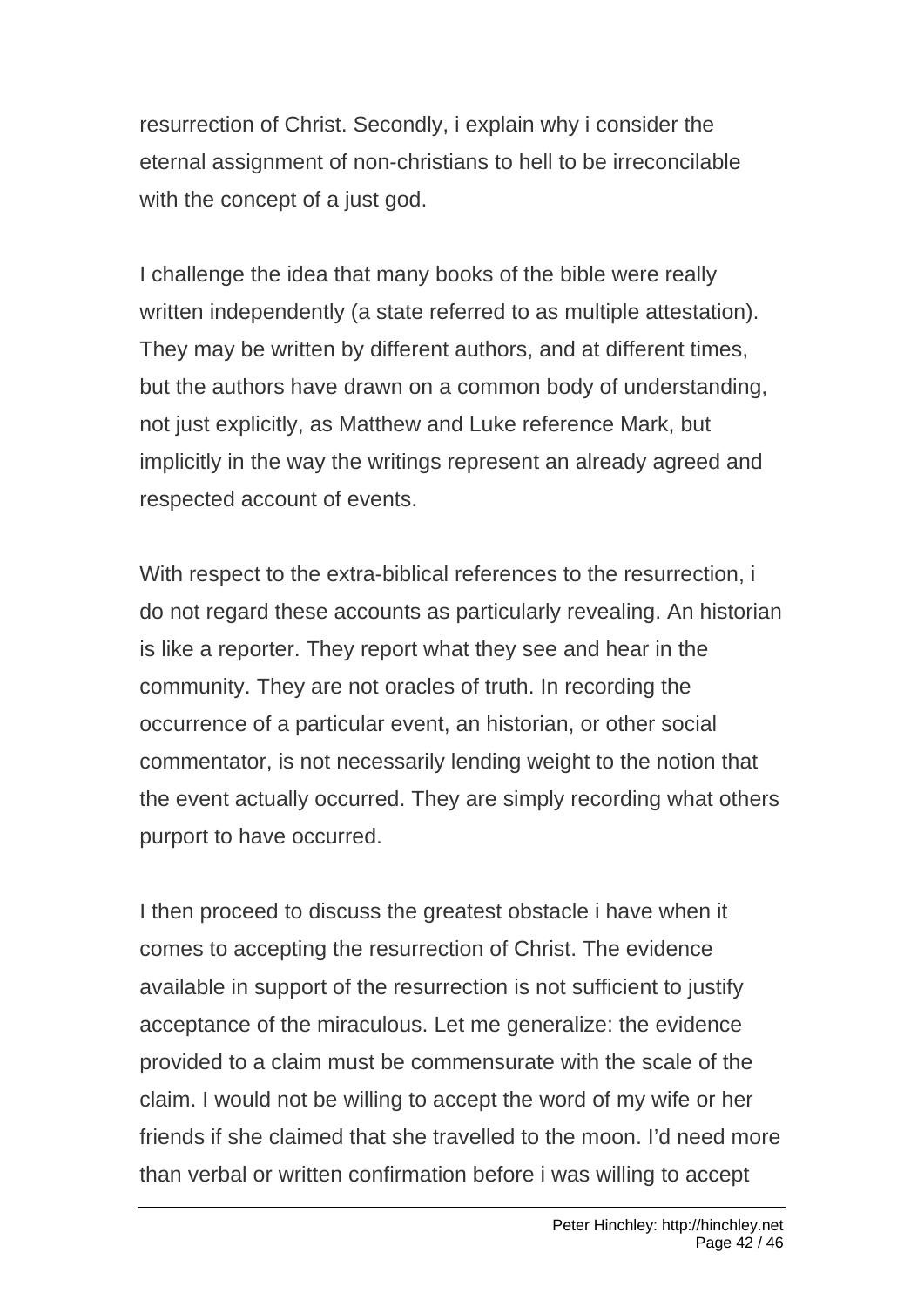the truly miraculous. The resurrection is not an everyday event, and everyday evidence is not sufficient. I need substantially more evidence before i am willing to accept the writings of people that i do not know; writing 2000 years ago in a context, and for a purpose, of which i cannot be sure; writing in a mythical age, where without the benefit of science, and critical rational thought, all sorts of wild fancy abounded. I just cannot accept that these writings, and these writings alone, are sufficient to support a completely miraculous claim, when i, and arguably no one alive today, has ever witnessed the truly miraculous. The bible is "full" of miraculous events. Isn't it strange that these miracles no longer occur; that the events vanish into thin air in the context of an educated and critical society?

In the second thread of this article i propose that eternal judgement in hell is an unjust punishment for a lifetime of rebellion against God. The key principle of justice is the notion that the payment fits the crime. Eternal torment in the flames of hell, with no opportunity for respite or escape, is anything but justice.

Anyway, what is the root cause of my apparent sinfulness? I don't follow God because i don't believe there is sufficient evidence to warrant belief in his existence. Why should i be punished for all eternity because God hasn't provided evidence commensurate with the claim that he came to Earth, died, and rose from the dead? Why should i be punished if he hasn't made his presence clear? I mean, what kind of god would punish a person, and punish them for all eternity for failing to be convinced of the miraculous on insufficient evidence? It isn't right.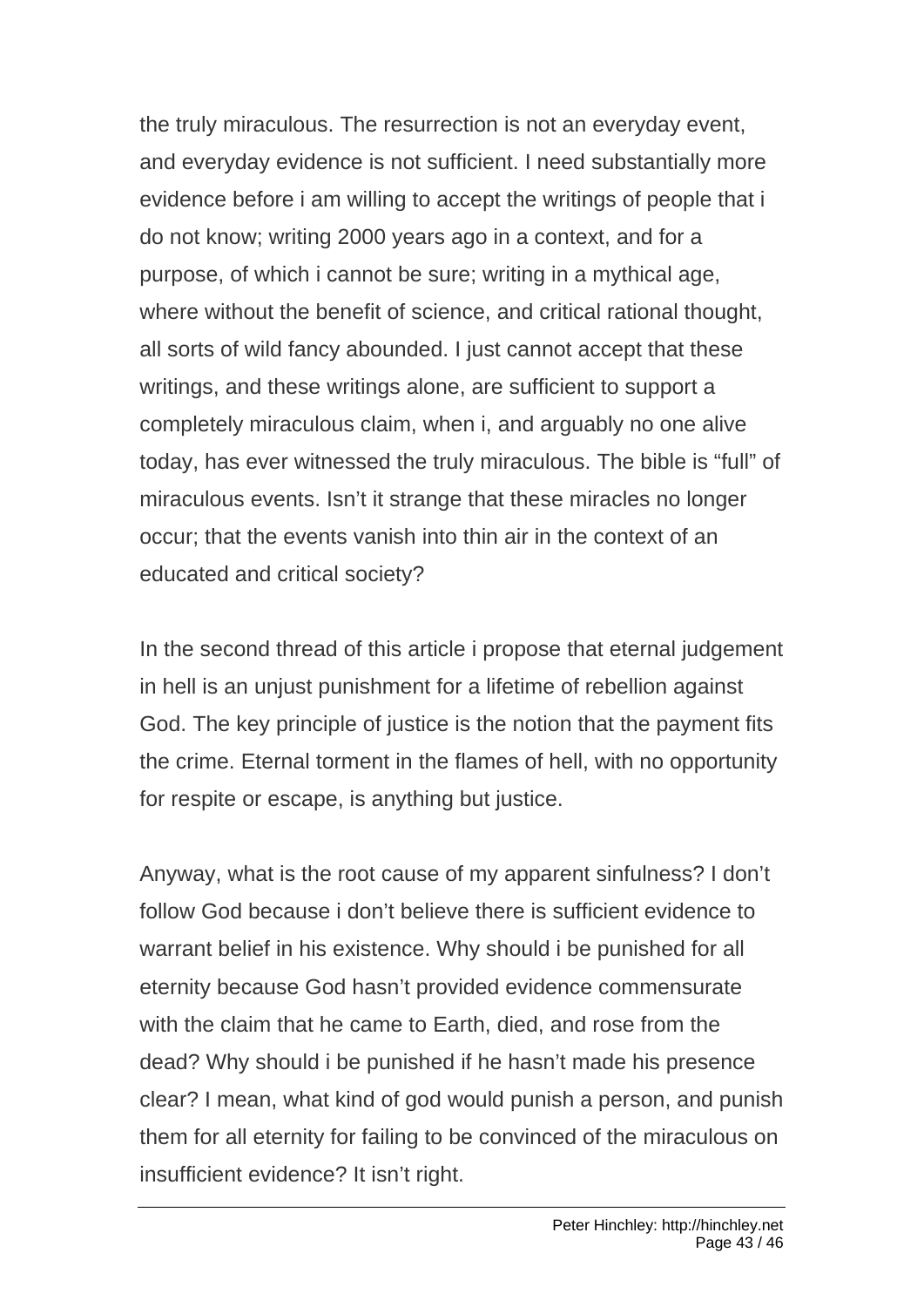In the [sixth](http://hinchley.net/2008/03/29/why-i-am-not-a-christian-part-6-the-problem-of-suffering) and final post in the series i turn to the problem of suffering: How can a god that is all knowledgeable, all powerful, and all loving, allow us to suffer?

If God knows everything, he knows our present suffering, and even before he created us, he knew of the suffering that we would endure. If God is all powerful, he could end our suffering, or he could have created us in a way that avoided suffering. And if God is all loving, he would want to keep us from suffering. The mere presence of suffering in the world suggests that at least one, and possibly all, of these claims about God are invalid.

The most popular argument against the problem of suffering is free will (the notion that suffering is an unavoidable consequence of humans making bad choices). I explained that no one has complete free will (i can stand, but not fly), and that my limitations do not prevent me from worshiping God. The point is, i could still have the freedom to love God, the freedom to choose him or reject him, without necessarily needing the freedom to inflict pain on my fellow humans. Why didn't God leave off the freedom to hurt?

I suggested the idea that we deserve suffering is abhorrent. For our common experience tells us that suffering is not distributed fairly. Evil people do not always suffer in accordance with their deeds, nor are the loyal always blessed. Are we to suggest that the incredibly high infant mortality rate in Africa indicates that Africans are more deserving of punishment than Australians? That is absurd. Furthermore, if pain and suffering were really a direct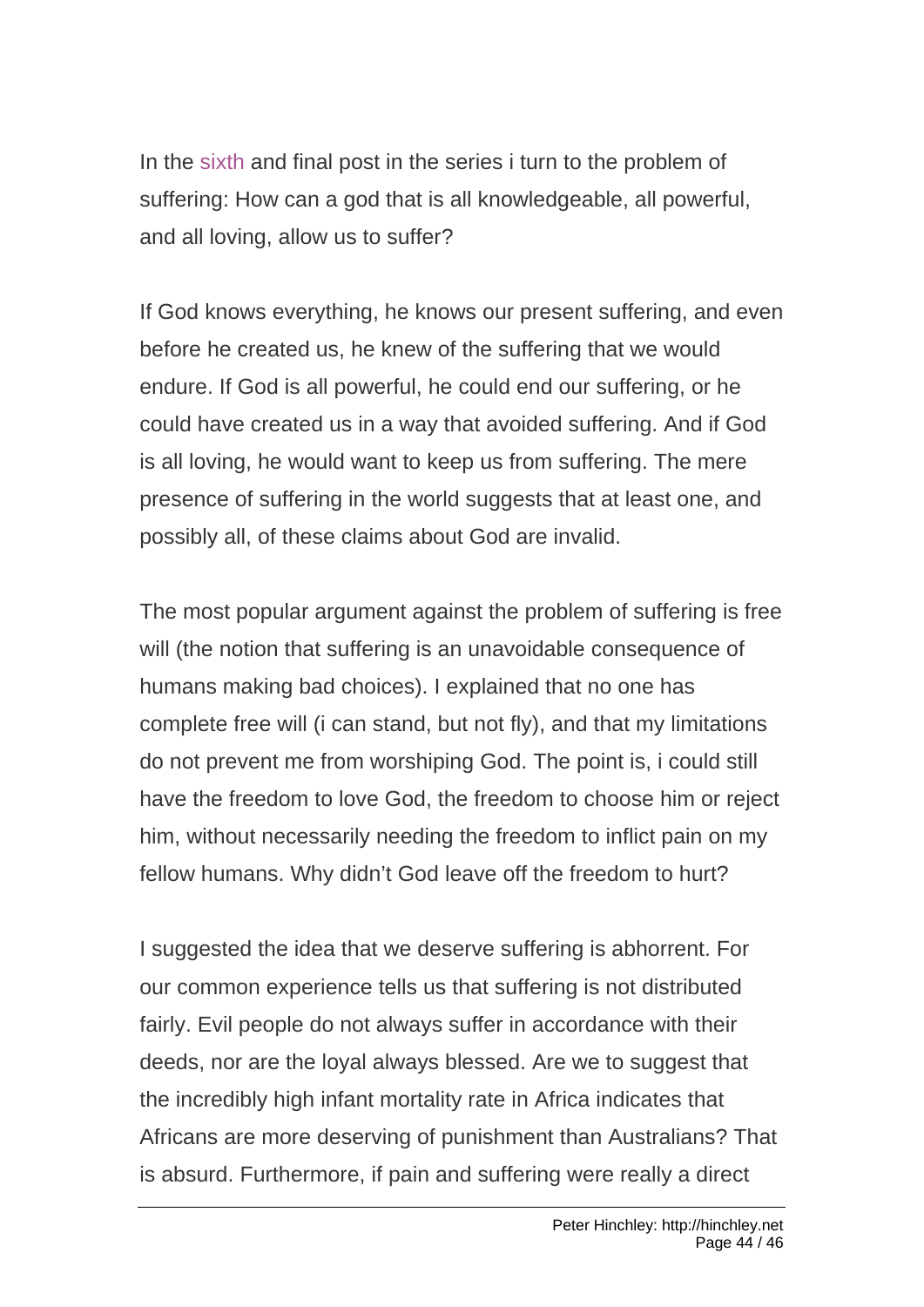result of God punishing us for our sinfulness, then arguably we should not try to help those in pain, for to do so would be to undermine God's will. This is clearly absurd.

The argument that suffering is good for us is equally weak - it does nothing to explain the 3.3 million still born children each year, or the 100,000 new born babies that die of malaria.

I argued that delayed deliverance (the idea that God will one day wipe away all our tears and end suffering; the promise of future compassion) does nothing to relieve my current pain, and only serves to point to God as the essence of evil. To be able to help now, but to choose not to, is anything but just or merciful.

Finally, i concluded that the fall back position that God is a mystery is nothing but wishful thinking. If God is simply one big mystery; if we cannot understand his plans, his purpose, and his methods, then how can we possibly say that God is good? How can we justify his love for us? Our daily experience suggests that he does not love us. How do we know the invisible love of God so clearly and yet explain away the ever visible reality of wanton suffering as just a wonderful mystery?

And so ends this series.

Are these the best arguments i can offer for disbelief in God? In some ways, this is not the point. For i believe that it is not the responsibility of the non-believer to disprove the beliefs of the faithful. I will believe in something if i see a reason to believe. In